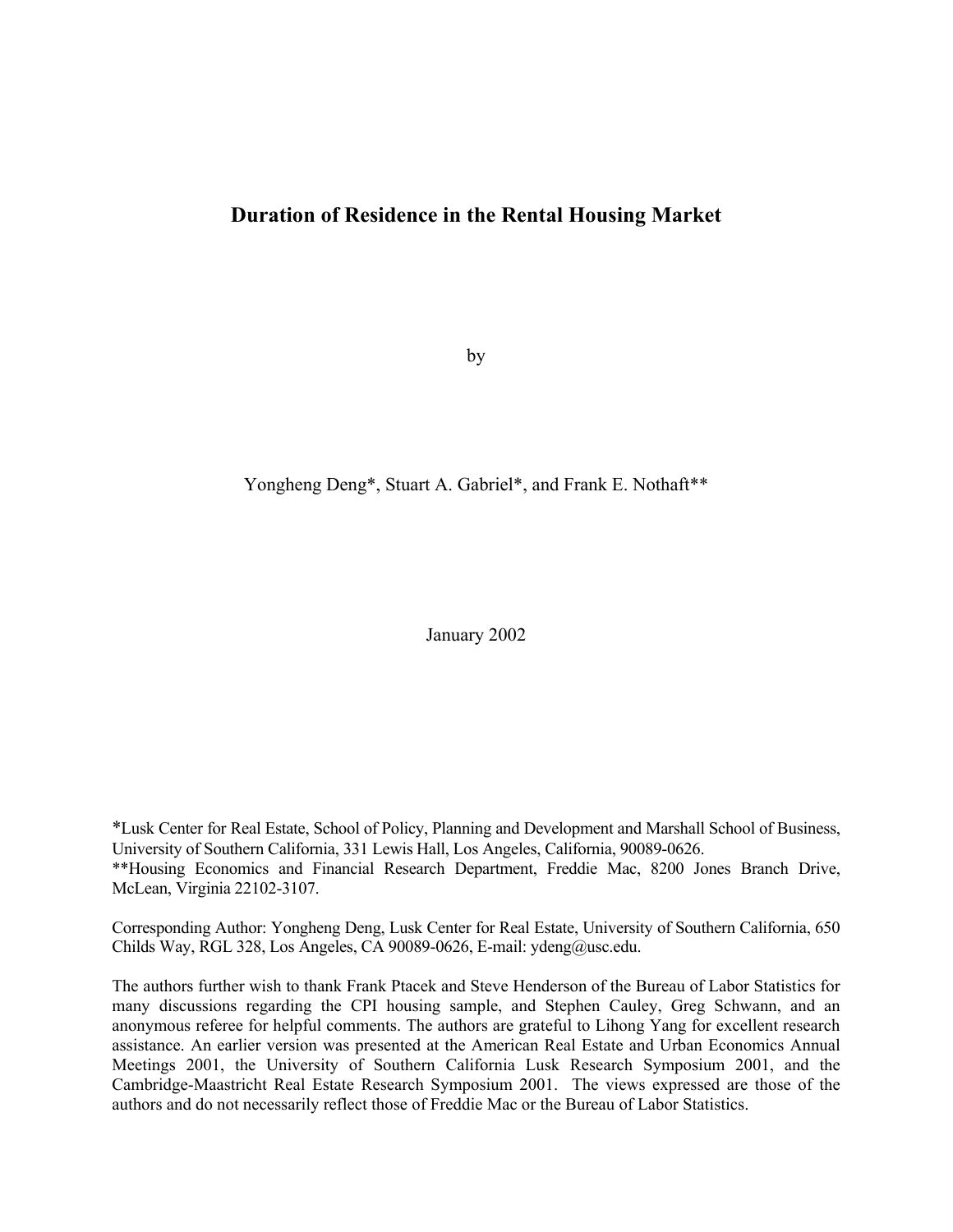## **Duration of Residence in the Rental Housing Market**

## **Yongheng Deng, Stuart A. Gabriel, and Frank E. Nothaft University of Southern California and Freddie Mac**

## **Abstract**

This paper estimates a proportional hazard model of duration of residence in rental housing. The study employs unique data from the BLS-CPI housing sample to construct the duration of rental occupancy for metropolitan areas over the 1987-1998 period. American Housing Survey and other metropolitan economic data are used to proxy time-varying covariates of duration of residence. The paper employs an innovative semi-parametric estimation approach for group duration analysis of the proportional hazard model, as originally proposed by Ryu (1994) and then modified by Deng [(1995), (1997)].

Results of the analysis indicate that the duration of residence in rental housing varies significantly across individual units and market segments. In fact, the duration of residence is highly time dependent, given significant intertemporal variation in many of the housing and market covariates. The paper provides evidence of high tenant turnover rates at about 3 years of residence. However, the turnover hazard curve depends as well on market conditions and housing policy. For example, imposition of rent control can shift the peak of the tenant turnover hazard curve to the left. Research findings further indicate that median housing costs, public housing share of the rental stock, poverty rate, and African-American and Hispanic share of tenant households are among those factors that positively affect tenant turnover hazard rates and hence are negatively related to tenant residence duration. Elevator buildings, unemployment rate, population growth and central city share of the rental stock negatively affect tenant turnover hazard rates and hence are positively related with tenant residence duration. Further, the estimated pattern of duration of residence was shown to vary substantially across 33 large metropolitan markets.

Simulation results further indicate the sensitivity of duration of residence to housing locational and structural characteristics. For example, findings for New York City indicate that increased geographic dispersion of rental housing, as reflected in a reduction in the share of rental stock in the central city to national average levels, would serve to boost cumulative tenant turnover rates by 12 percent by the end of year three of the rental lease. Similarly, simulated reduction in the density of rental housing, as reflected in downward adjustment in the share of NYC buildings with seven or more stories to that of the national average level, would serve to increase cumulative tenant turnover rates by 13 percent. The research provides new evidence as regards tenant and market characteristics that determine the duration of residency. Clearly, an improved understanding thereof offers new insights as regards fluctuations in tenant turnover, building occupancy, and rent flows, as well as new confidence in pro forma assumptions critical to rental housing development.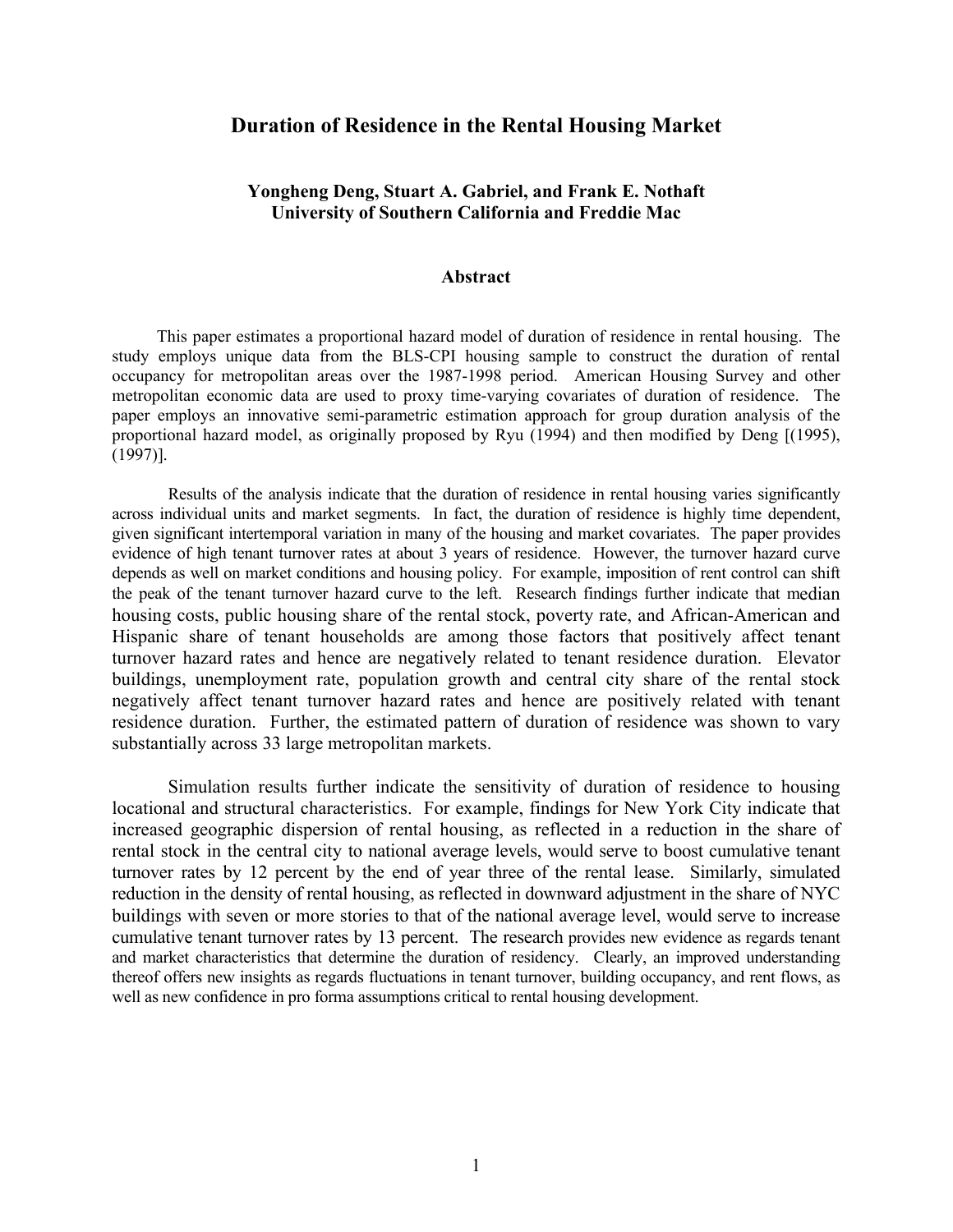## **I. Introduction**

Recent years have witnessed ongoing research and policy debate as regards cyclical fluctuations in rental housing markets. In many cases, market fluctuations are not well predicted, suggesting relatively high levels of risk as regards anticipated returns to investment in rental property. Accordingly, investors, regulators and analysts alike have focused on improved understanding of the fundamentals of rental housing market dynamics. To that end, academic analyses have assessed the role of equilibrium vacancy rates in determination of the price adjustment mechanism for rental housing [see, for example, Blank and Winnick (1953), Rosen and Smith (1983), Gabriel and Nothaft (1988), Muller (1991), Wheaton and Torto (1994), and Belsky and Goodman (1996)]. Those models suggest the importance of deviations between observed and equilibrium vacancy rates in the determination of rent fluctuations. More recently, Gabriel and Nothaft (2001) provided new estimation and assessment of rental vacancy incidence and duration and indicated the importance of those measures to an improved understanding of the rental price adjustment mechanism. That aside, little is known about duration dependence in rental housing, particularly as regards duration of occupancy.

The limited literature on duration of residence in rental housing owes in part to lack of appropriate data. Indeed, the Bureau of Labor Statistics' (BLS) Consumer Price Index (CPI) housing sample employed in this analysis is expansive in both geographic and intertemporal detail and appears uniquely qualified for such an inquiry. Yet that data has been utilized only in one prior study of incidence and duration of rental vacancies [Gabriel and Nothaft (2001)]. Prior analyses rely on limited data resources and/or more restrictive models and specifications [see, for example, Guasch and Marshall (1987), Rosenthal (1988) and Gronberg and Reed (1992)].

The literature does contain a few analyses of duration dependence in the housing market. A number of authors, including Belkin et al (1976), Zuehlke (1987), Haurin (1988), and Kluger and Miller (1990) have modeled time-on-market and its hazard rate. Other studies have focused on the duration of rental housing vacancies [see Sternberg (1994) and Gabriel and Nothaft (2001)]. Sternberg (1994) modeled the probability of exiting vacancy status; that analysis employed a restrictive constant hazard framework, which implies a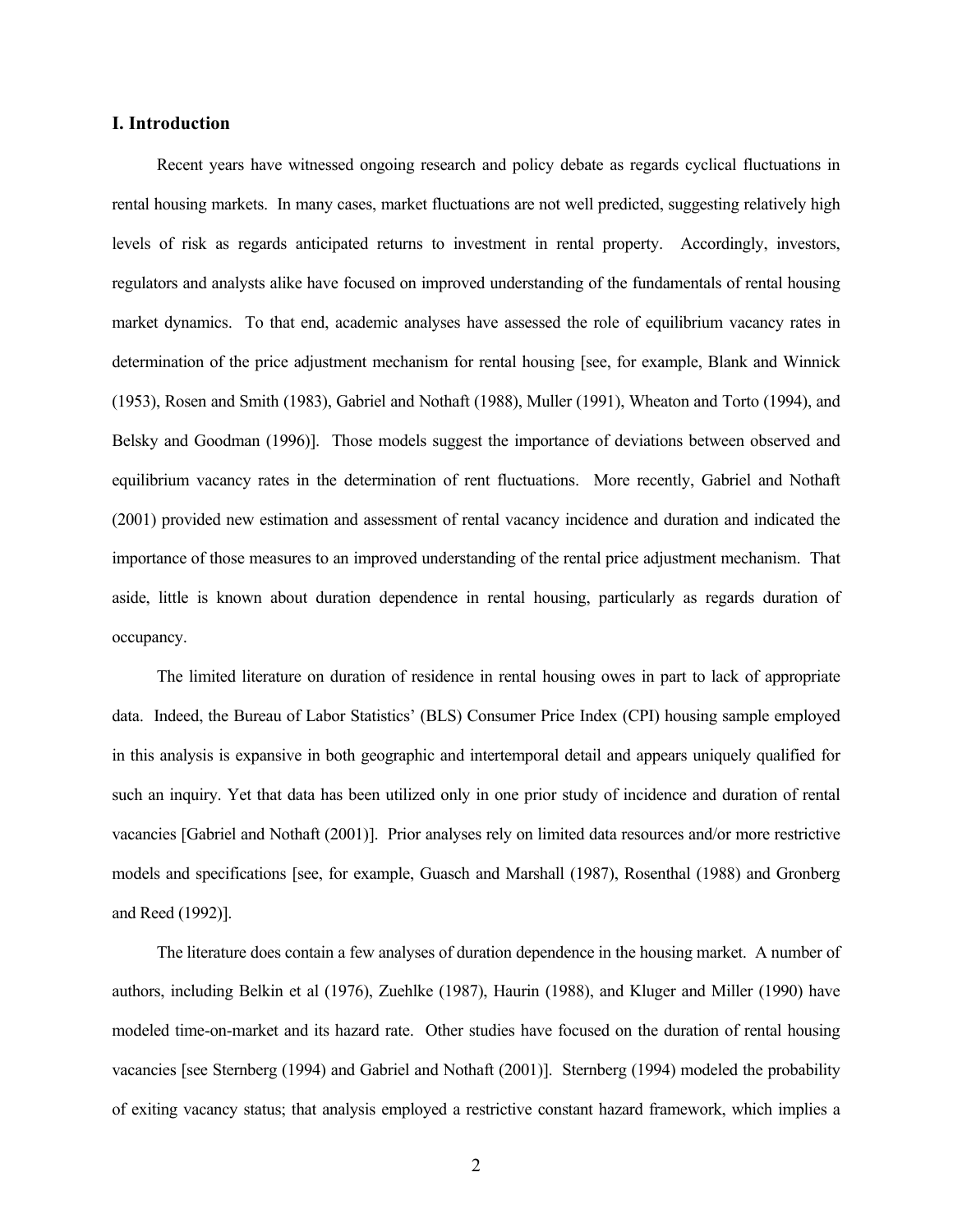constant vacancy rate over time. Such a restriction is apparently inappropriate in the rental housing markets. The focus of the Gabriel and Nothaft (2001) analysis was decomposition of rental vacancies into their incidence and duration components, and then evaluating the decomposed incidence and duration separately, particularly as regards estimation of equilibrium vacancy rates. Data structure did not permit focus on the time-varying nature of the duration dependence in rental housing.

This paper presents estimates of a proportional hazard model for duration of residence in rental housing. The hazard rate for this model is the conditional probability that residence in a rental unit is terminated at time t, given that it was occupied prior to t. Thus, the survivor function summarizes the conditional probability of continued occupancy over time. To estimate the proportional hazard function of residence duration, the study employs unique and particularly rich data from the CPI housing sample to construct the duration of residence in rental housing market. That data set is combined with information from the American Housing Survey and other metropolitan economic information in order to proxy timevarying covariates of duration of residence. Accordingly, the paper evaluates both time-invariant as well as time-varying determinants of duration of rental housing occupancy. In so doing, the paper employs an innovative semi-parametric estimation approach for group duration analysis of the proportional hazard model, as originally proposed by Ryu (1994) and then modified by Deng [(1995), (1997)].

Results of the analysis indicate that the duration of residence in rental housing varies significantly across individual units and market segments. In fact, the duration of residence is highly time dependent, given significant intertemporal variation in many of the housing and market covariates. For example, during periods of relatively low mortgage interest rates and/or increasing house prices, duration of rental occupancy is reduced. The paper provides evidence of high tenant turnover rates at about 3 years of residence. However, the turnover hazard curve depends as well on market conditions and housing policy. For example, imposition of rent control can shift the peak of the tenant turnover hazard curve to the left. Furthermore, consumers' expectations regarding housing supply and demand may also change the shape of the duration curve. Research findings further indicate that median housing costs, public housing share of the rental stock, poverty rate, and African-American and Hispanic share of tenant households are among those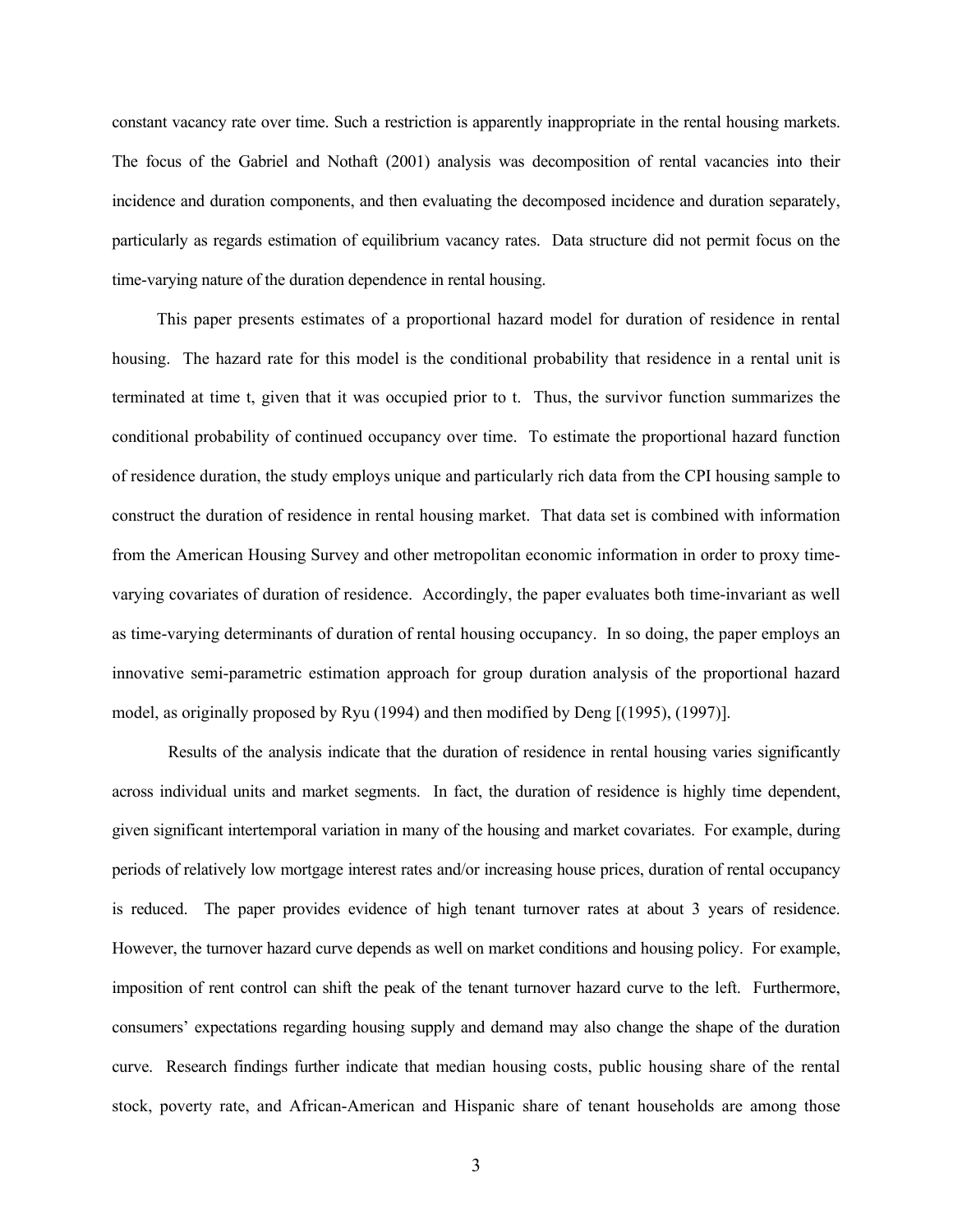factors that positively affect tenant turnover hazard rates and hence are negatively related to tenant residence duration. Elevator buildings, unemployment rate, population growth and central city share of the rental stock negatively affect tenant turnover hazard rates and hence are positively related with tenant residence duration. Further, the estimated pattern of duration of residence was shown to vary substantially across 33 large metropolitan markets.

Simulation results further indicate the sensitivity of duration of residence to housing locational and structural characteristics. For example, findings for New York City indicate that increased intrametropolitan dispersion of rental housing, as reflected in reduction in the share of rental stock in the central city to national average levels, would serve to boost cumulative tenant turnover rates by 12 percent by the end of year three of the rental lease. Similarly, simulated reduction in the density of rental housing, as reflected in downward adjustment in the share of NYC buildings with seven or more stories to that of the national average level, would serve to increase cumulative tenant turnover rates by 13 percent. These results provide new evidence as regards tenant and market characteristics that determine the duration of residency. Clearly, an improved understanding thereof offers new insights as regards fluctuations in tenant turnover, building occupancy, and rent flows, as well as new confidence in pro forma assumptions critical to rental housing development.

The plan of the paper is as follows. Section II discusses the proportional hazard model as well as the semi-parametric estimation approach used in this study. Section III describes the construction of the housing unit event-history sample based on data from the CPI housing sample, the American Housing Survey, and other regional economic information. Section IV discusses model specification and reports on econometric evaluation of the duration of rental housing occupancy. Finally, section V discusses conclusions and policy implications of the research.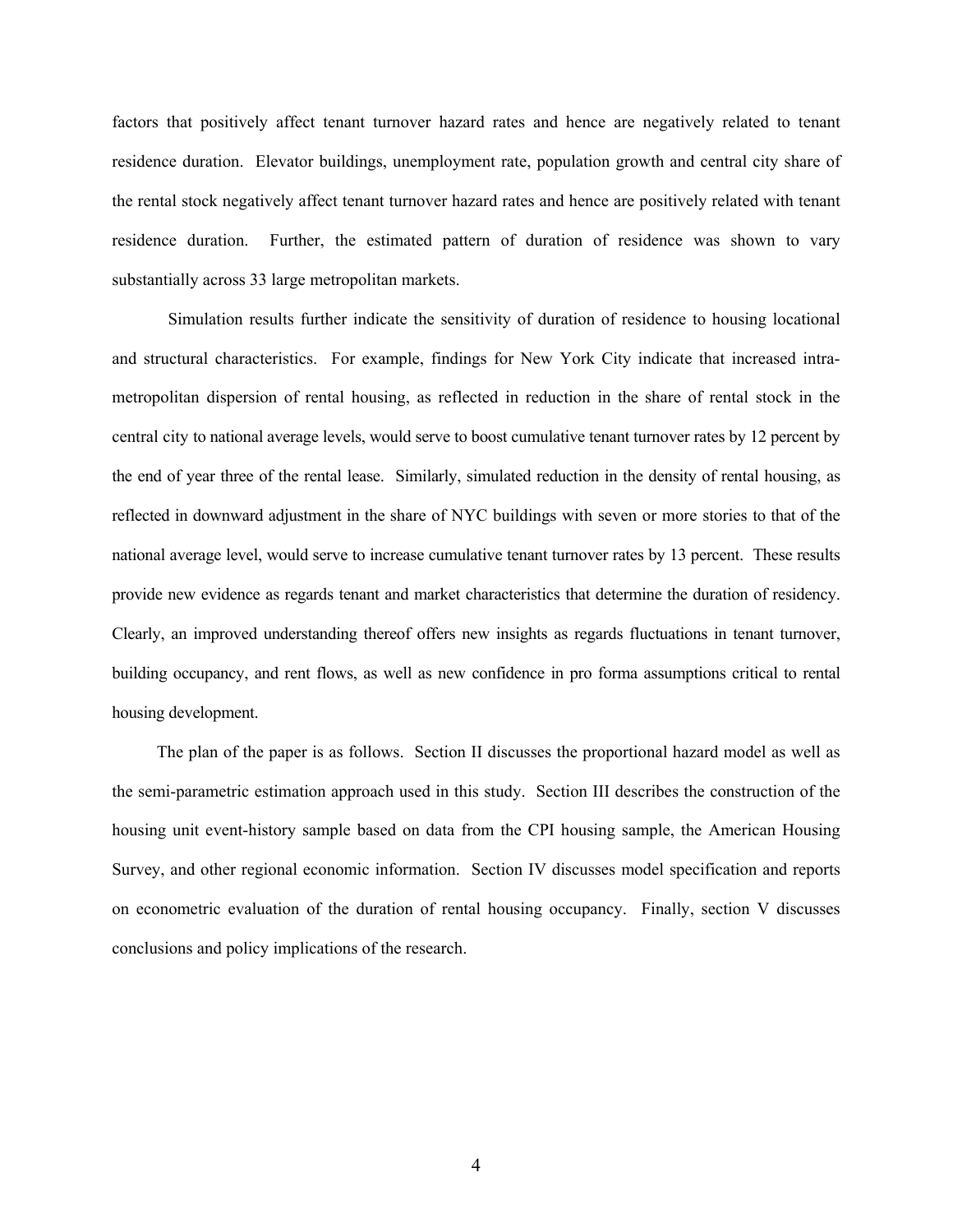#### **II. The Model**

The proportional hazard model introduced by Cox (1972) provides a coherent framework in which to analyze the duration of residence in rental housing. The hazard function in this model is defined as the product of a baseline hazard function and a set of proportional factors, such that

$$
h(\tau, X) = h_0(\tau) \Big[ \exp\big(X(\tau)\beta\big) \Big], \tag{1}
$$

where  $h_0(\tau)$  is the baseline hazard function,  $X(\tau)$  is a vector of proportional factors. The baseline hazard function describes the overall shape of the hazard rate for termination of rental housing occupancy over time, with the proportional factors capturing time-constant as well as time-varying covariate effects across individual rental housing units. These covariates include housing structural characteristics as well as other economic and demographic determinants of duration of residence that vary over time.

The proportional hazard model evaluates the probability of termination of rental housing occupancy conditional on occupancy of the unit to that point in time. Therefore, the model not only evaluates the determinants of occupancy termination at the time of termination, but also analyzes tenant behavior over the entire event history of rental unit occupancy. In other words, the model not only evaluates the determinants of current termination of rental housing occupancy, but also analyzes why the tenant did not terminate occupancy in prior periods.

Cox developed a partial likelihood estimation technique that can estimate the covariate effects without specifying the baseline hazard function (see Cox (1975), Kalbfleisch and Prentice (1980), and Cox and Oakes (1984) for a detailed discussion). The original Cox proportional hazard model was designed for applications in continuous time. However, economic data are typically collected in discrete time intervals. For example, the CPI housing survey is conducted in an interval of six-month periods. The housing survey and economic data collected in discrete time intervals make it difficult to apply the Cox partial likelihood approach to estimate the proportional hazard model, because more than one failure (termination) may be reported within the same interval and the Cox partial likelihood technique cannot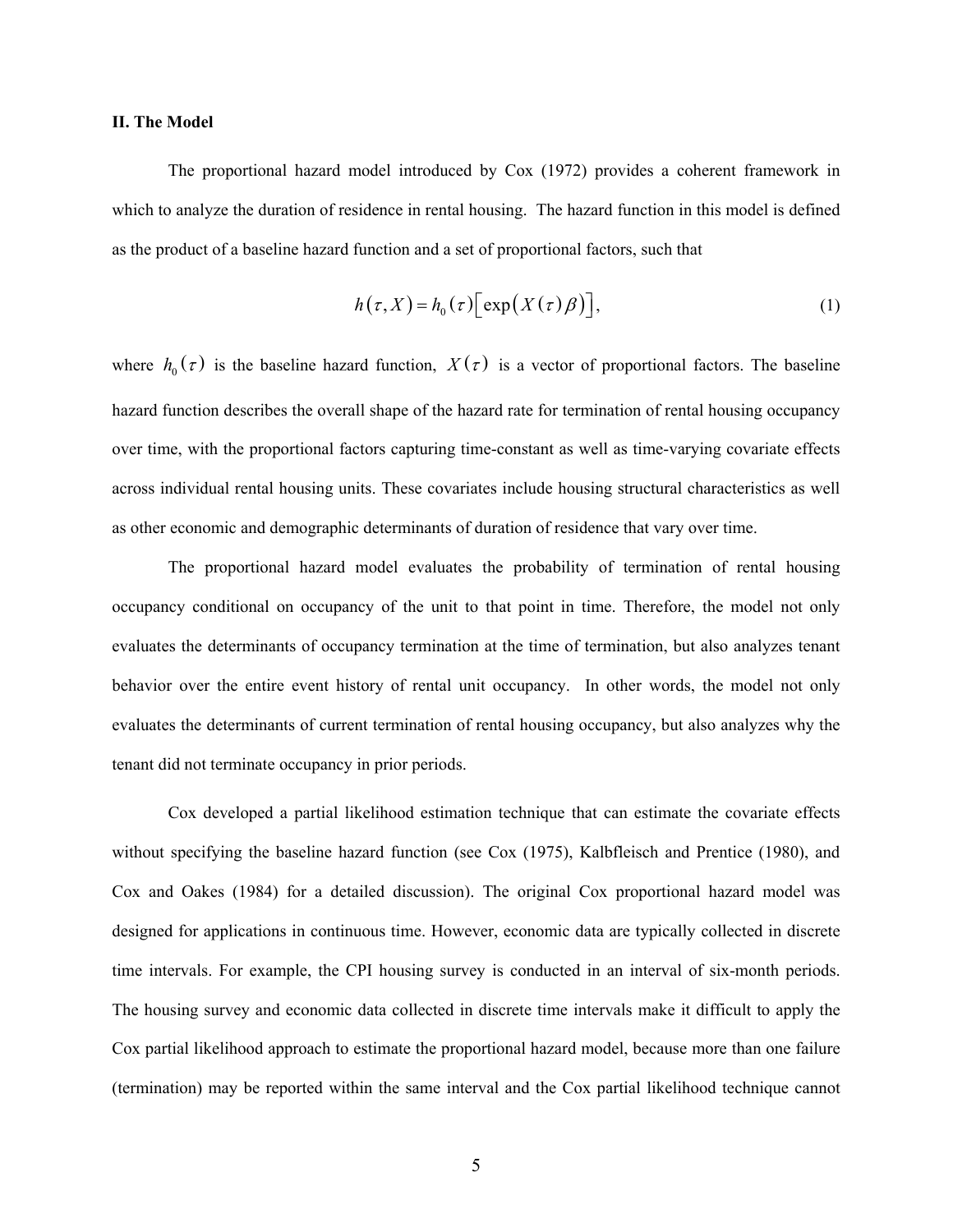identify failure observations with ties. In addition, housing market analysts often are interested in the changing pattern of the baseline hazard over time, as it may reveal important determinants of rental housing market activity. Therefore, it is neither appropriate nor desirable to ignore the baseline hazard function, as implied by the Cox partial likelihood technique.

In this study, we adopt a semi-parametric estimation approach for group duration analysis of the proportional hazard model proposed by Ryu (1994) and modified by Deng [(1995), (1997)]. In this context, we define  $\tau \in R^+$  as a duration variable. Let  $\tau_t$  ( $t = 1, 2, ...T$ ) be the discrete time intervals that partition the support of  $\tau$ .

Let  $S_1$  be the probability that  $\tau$  survives the discrete time period 1, let  $S_2$  be the conditional probability that  $\tau$  survives the discrete time period 2 conditional on that it has already survived period 1, and  $S_t$  be the conditional probability that  $\tau$  survives the discrete time period  $t$  conditional on that it has already survived period  $t - 1$ , where  $t = 1, 2, ..., T$ . The proportional hazard function in equation (1) can be expressed into follow discrete survivor function, such that

$$
S_1 = \exp\left[-\int_0^1 h(\tau, x) d\tau\right] = \exp\left[-\exp\left(\gamma_1 + x\beta\right)\right],\tag{2}
$$

and

$$
S_t = \exp\bigg[-\int_{t-1}^t h(\tau, x)d\tau\bigg] = \exp\bigg[-\exp\big(\gamma_t + x\beta\big)\bigg],\tag{3}
$$

where  $\gamma_t = \log \left[ \int_{t-1}^t h_0(\tau) d\tau \right]$  is a log value of flexible baseline hazard, which may be estimated nonparametrically following Han and Hauseman (1990).

The left-hand side of equations (2) and (3), *S*'s, are typically not directly observable in micro data. We can, however, use the 'local smoothing' technique developed in the literature on non-parametric methods to estimate individual survival functions based on the empirical distribution of the survival functions. We partition the survival data sample into *K* distinct synthetic pools; the *k*th pool contains *Mk*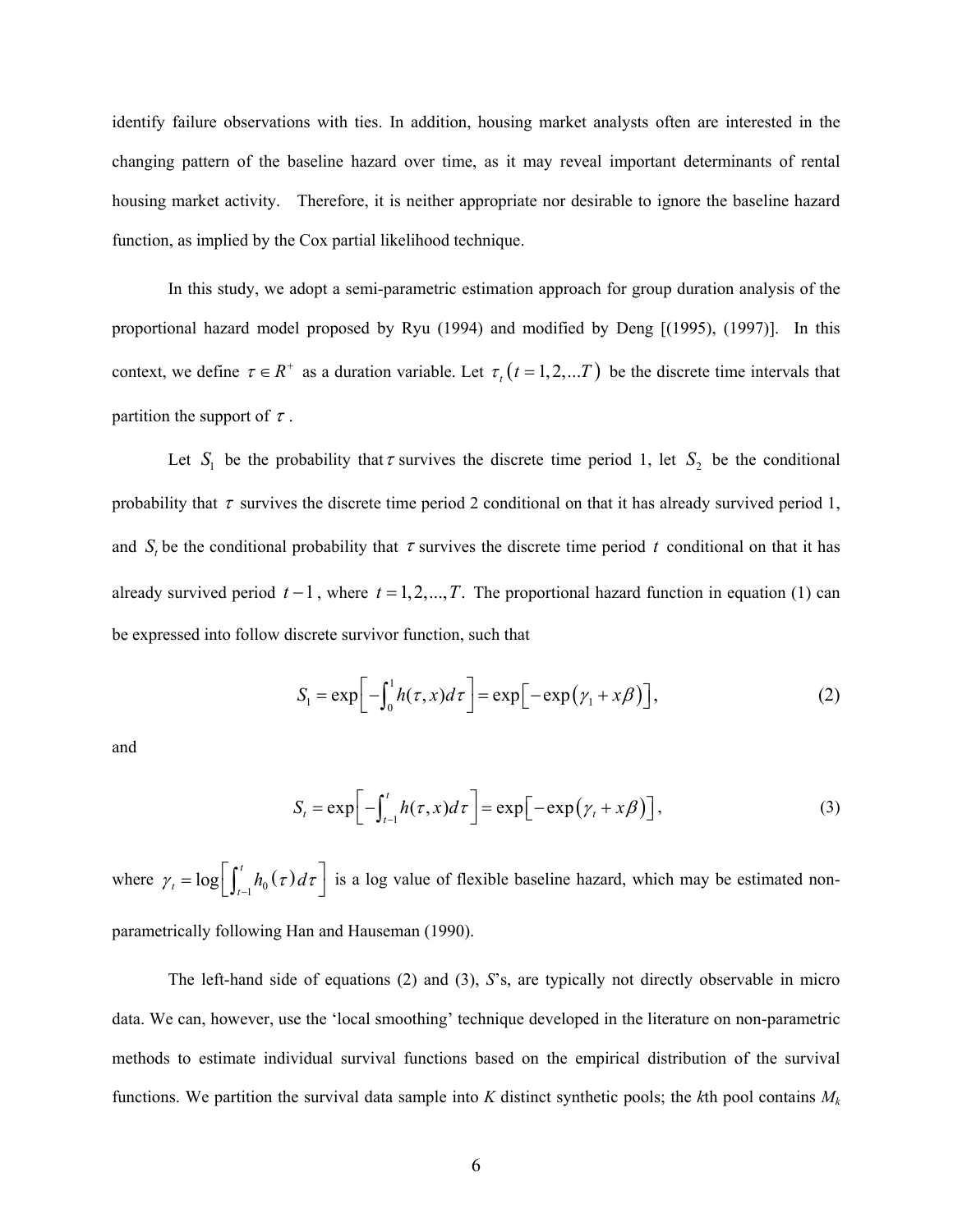observations, and  $M_1 + M_2 + ... + M_k = N$ , where *N* is the total sample size. For each pool, we estimate the survival probability in period t such that  $\hat{S}_{k,t} = n_{k,t} / n_{k,t-1}$ , where  $n_{k,t}$  is the number of observations in the *k*th pool that survive period *t*. The discrete proportional hazard model can therefore be estimated in following regression:

$$
\log\left[-\log\left(\hat{S}_{i,k,t}\right)\right] = \gamma_t + x_{i,k,t}\beta\,. \tag{4}
$$

Selection of the value of the smoothing parameter is analogous to parameter selection in nonparametric estimation.  $M_k$  is chosen to reduce the noise as well as to keep the approximation error (bias) low. Noise will be reduced by letting  $M_k$  approach infinity as a function of the sample size. Approximation error will be eliminated if the neighborhood around  $S_k$  shrinks asymptotically to zero. Unfortunately, these prescriptions conflict. A standard proposition in the non-parametric literature suggests that as  $M_k \to \infty$ ,  $M_k/N \to 0$ , and  $N \to \infty$ , a balance between these two goals can be achieved in an asymptotic sense by setting  $M_k \sim N^{\frac{4}{5}}$ . A consequence is that the mean squared error itself converges to zero at a rate of  $M_k^{-1} \sim N^{-\frac{4}{5}}$ . In other words, the rate of convergence for this nonparametric estimation is  $N^{-\left(\frac{2}{5}\right)}$ .<sup>1</sup>

#### **III. The Data**

 $\overline{a}$ 

#### *3.1 The CPI Housing Sample*

The CPI housing sample is the source of information on changes in the price of housing services for the CPI's two principle shelter indexes--the residential rent index and the owners' equivalent rent index. The CPI housing sample is a stratified cluster sample of approximately 40,000 rental units and 20,000 owner

 $<sup>1</sup>$  See Härdle (1990), section 3.2 for a discussion.</sup>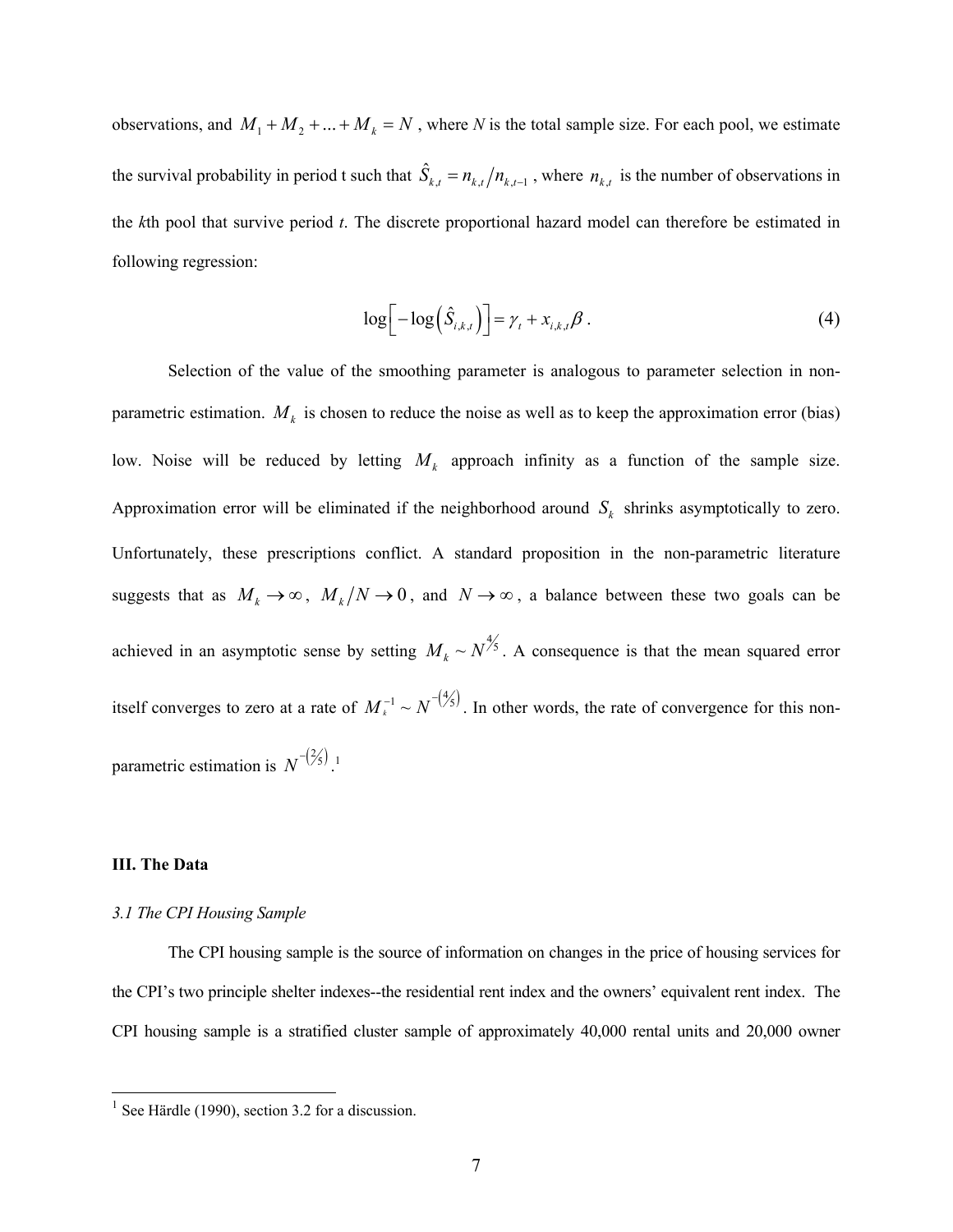units. $2$  The overall sample is divided into six panels with rental units surveyed every six months, resulting in two data collections per year per apartment in the sample. The sample is comprised of 1,077,703 survey records.<sup>3</sup>

 In any given month, the BLS field representatives visit that month's housing panel and gather information on, among other items, the tenure status of the dwelling unit (owner or rental), current occupancy status (vacant or occupied), duration in months of occupancy (if occupied), and, for rental units, the rent. The resulting dataset is well suited to the analysis of the duration of residence in rental housing, given its high sampling frequency and the detail of information collected over the between-survey period. The analysis undertaken in this paper uses the CPI housing sample over the January 1987 to December 1998 period.

 The survey data include information reporting current occupancy status of the housing unit, the length of occupant residency, whether the unit is currently renter occupied or owner occupied as well as the tenure of the unit at initiation, the building structure type (which include the following seven categories: single-family detached, single-family semi-detached, single-family attached, mobile home/trailer, multi-unit with elevator, multi-unit without elevator, and other), $4$  the metropolitan area where the housing unit is located, and the month and year in which the data were collected.

#### *3.2 The American Housing Survey Sample*

 $\overline{a}$ 

 The American Housing Survey (AHS) sample includes metropolitan area level housing market information for the 1984-1998 period. There are 44 MSAs represented, surveyed approximately every fourth year. The AHS provides a rich set of housing market and population indicators, including total rental housing stock, housing stock by race/ethnicity, age, poverty status, and recent mover status of occupants, and

<sup>&</sup>lt;sup>2</sup> The CPI housing panels used in this paper were initiated in January 1987 and terminated in December 1998. For additional information, see U.S. Department of Labor (1992). In order to ensure that the CPI housing sample remains current, the BLS augments the dataset based on building permit data obtained from the Census Bureau and from canvassing of areas not requiring building permits.

<sup>&</sup>lt;sup>3</sup> Thus there is a "January-July" rental panel which is surveyed in each of those months, a "February-August" panel, a "March-September" panel, and so on. Note, however, that only half of the owner units are surveyed in each of the panel survey months, resulting in the collection of owner data only once during the year (e.g., half of the owner units in the "January-July" panel are surveyed in January and the other half in July).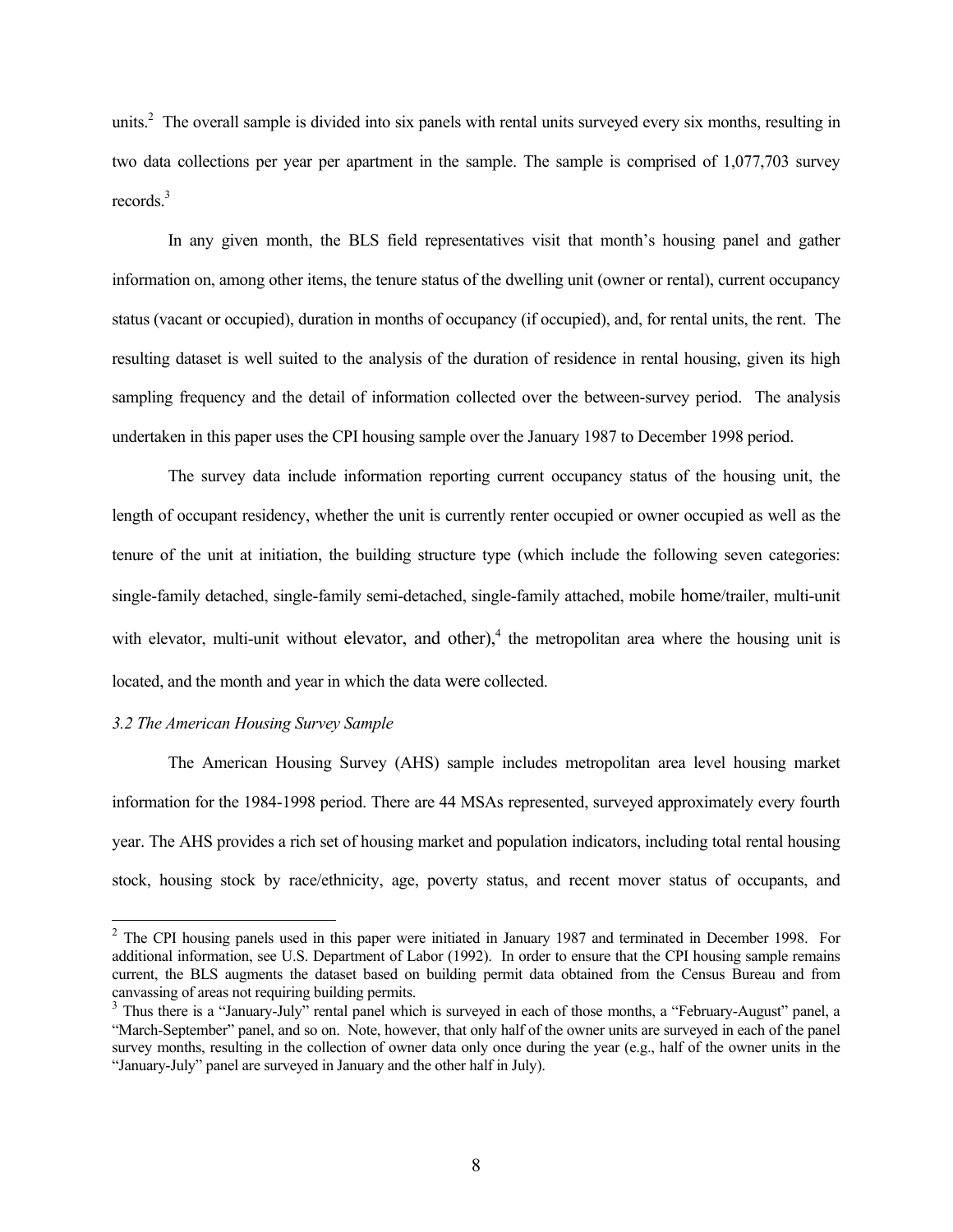distribution of the housing stock by rent control status, public housing status, location (central city), number of bedrooms, number of stories, and median (MSA) housing costs (see U.S. Department of Commerce, various dates).

## *3.3 Other MSA Economic Data*

We also include MSA-level economic indicators such as nonfarm payroll employment, unemployment rate, single-family and multifamily building permits, income and population. These data were tabulated by the Census Bureau and the BLS and provided to us by *Economy.com*.

## *3.4 The Housing Units Event History Sample*

 Our empirical analysis is based on a housing units event-history sample constructed from the CPI housing sample, the AHS housing sample and the regional economic data files. We use linear techniques to extrapolate the regional economic and AHS housing data to semi-annual frequency, so that they can be matched to the CPI sample of rental housing units.<sup>5</sup> The sample contains the event history of individual housing units until the termination of the rental occupancy. This rich data set provides a unique opportunity to conduct a time-varying analysis of the factors determining the duration of residence in rental housing. The final sample used in the duration analysis contains 21,191 units with 301,467 eventhistory records in 33 MSAs.

 For each housing unit event-history record, a tenant occupancy duration variable is constructed based on the following criteria: at the time of survey, if the respondent reports that the housing unit is occupied and the tenant has lived in the current unit for more than six months, then the duration increases by one period. However, if the surveyor finds either that the unit is vacant at the time of the survey, or that the tenant has been living in the unit for less than or equal to six months (which implies that a spell of vacancy has occurred), then the previous tenant's occupancy duration is terminated. In other words,

<sup>&</sup>lt;sup>4</sup> Other includes mixed commercial and residential structures, such as an apartment above a store front or professional office, and apartments in or above garages. Mobile homes that are not on permanent foundations or blocks, and houseboats that are not permanently moored are excluded from the survey.

 $<sup>5</sup>$  The CPI survey data with missing building structure types were also excluded.</sup>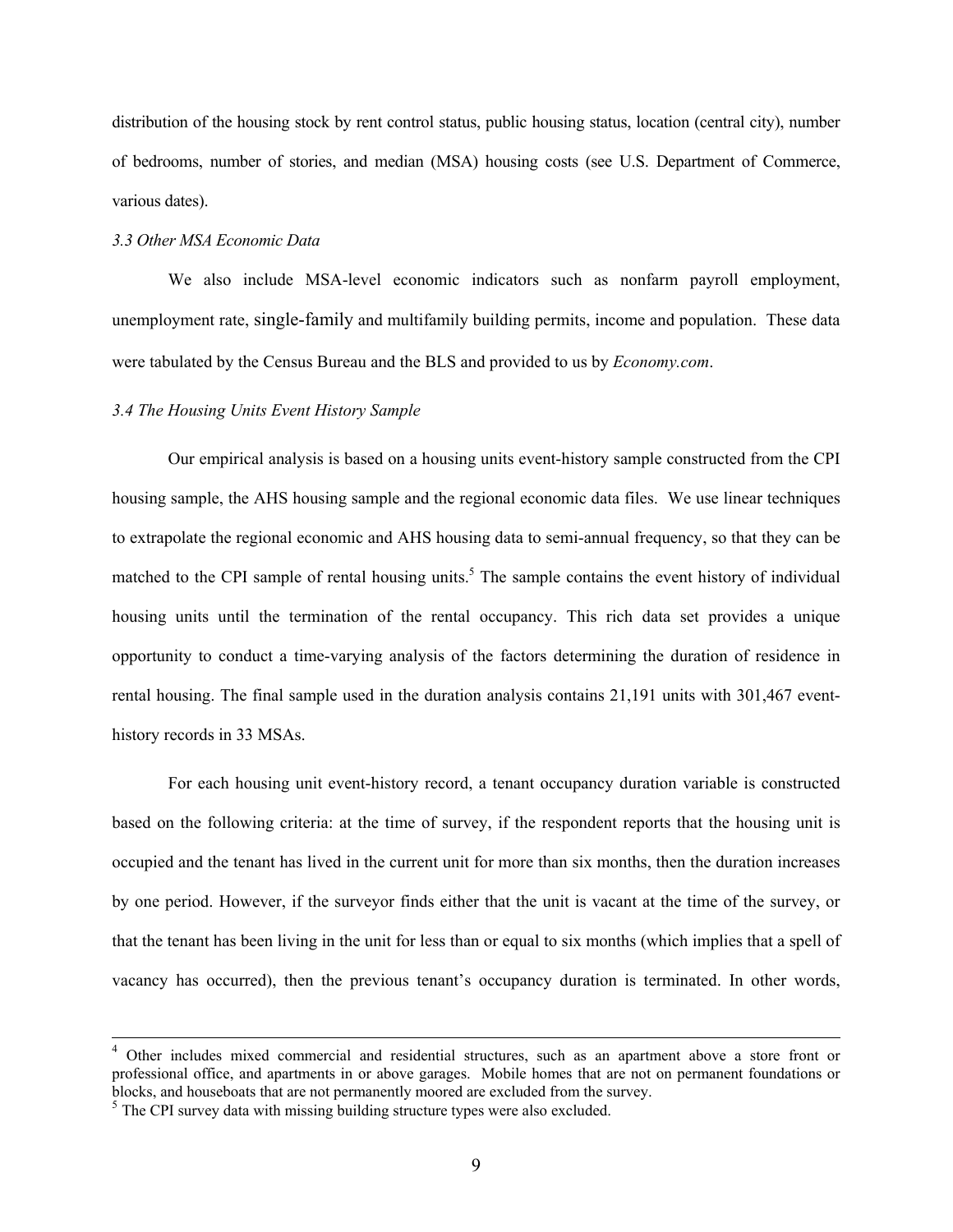duration equal to one (period) implies that the unit has been continuously occupied for more than six months but less than twelve months.<sup>6</sup> Duration equal to two (periods) implies that the unit has been continuously occupied for more than twelve months but less than eighteen months, and so forth. Because the housing-unit panels are surveyed semi-annually over 12 years, the maximum value for duration is 23 (periods). $<sup>7</sup>$ </sup>

 Table I compares duration of residence among rental structure types for the BLS housing sample and the 1997 American Housing Survey. Despite some differences in survey design and time frame, findings are roughly consistent. AHS results suggest that some 36 percent of the occupants of rental housing had moved during the prior year; in comparison, 45 percent of units surveyed by the BLS had been occupied for less than one year. Among structure types, among single-family attached units, 46 percent of BLS units surveyed over the 1987-1998 period had been occupied for less than one year. Among single-family attached housing units surveyed by the AHS in 1997, 41 percent of the occupants had moved during the prior year. Similar values were evidenced among other structure types.

Table II provides a comparison of duration of residence in rental housing between the BLS sample and the 1990 Census of Population and Housing. As is evidenced, results confirm a close correspondence between our computed 1987-1998 BLS duration of residence of less than one year (45 percent) and the portion of tenants that moved into rental housing during the 1989-1990 period (42 percent). In general, results reported in Table II indicated a relatively close correspondence in duration of residence for short- and mid-term duration; however, in the case of very long-term duration of residence

 $\overline{a}$ 

<sup>&</sup>lt;sup>6</sup> Because the survey is conducted every six months, this data set does not permit us to identify occupancy of less than six months.

<sup>&</sup>lt;sup>7</sup> One feature of the rental housing occupancy duration data is the possibility of left censoring. Left censoring occurs when the residential occupancy starts prior to the starting point of the sample. Concerns regarding left censoring of sample data have been well documented in the labor economics literature. Here we assume that the mechanisms associated with the left censoring of our housing occupancy duration data are random and therefore will not bias our estimates.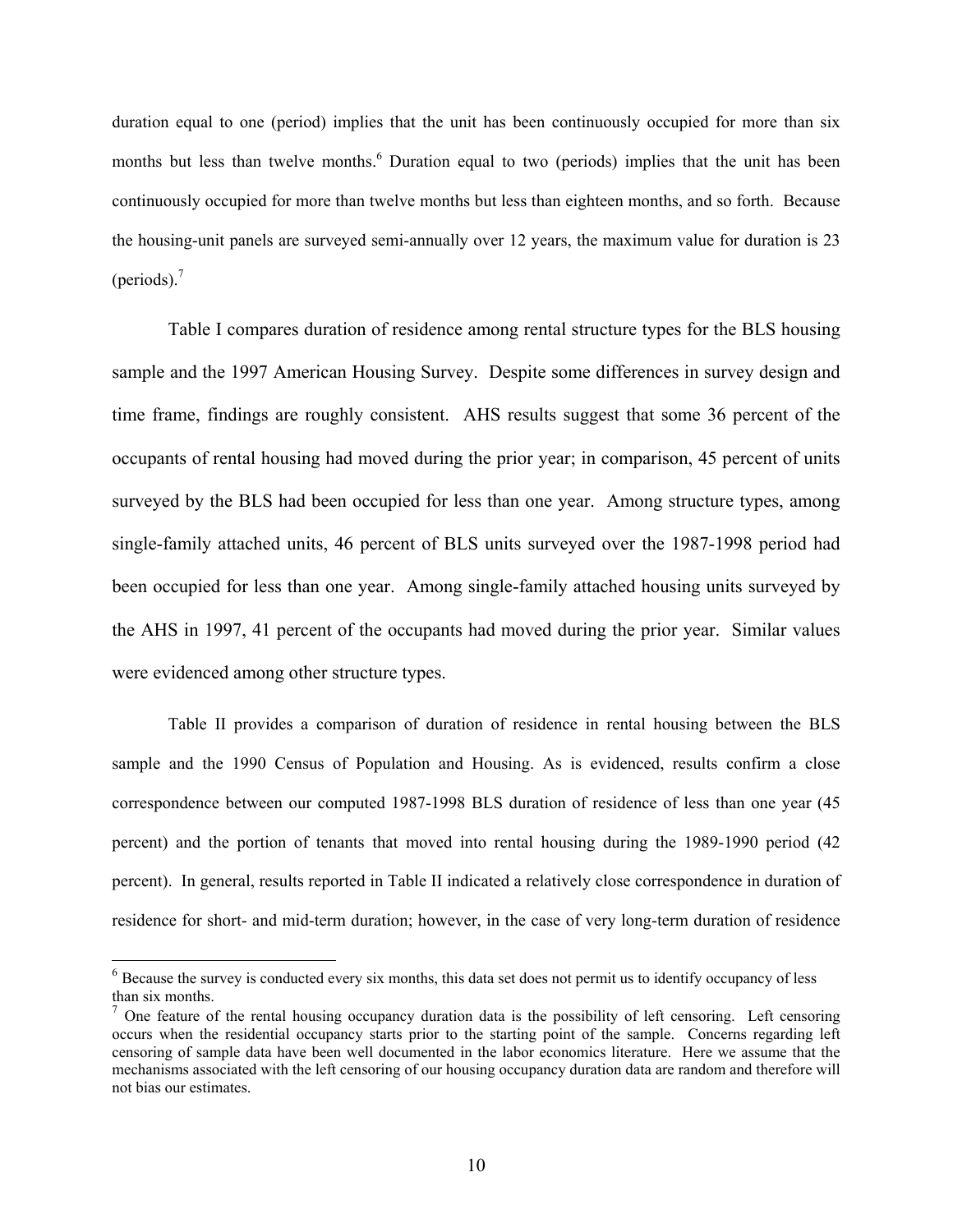in rental housing, computations of the data sets diverge, with substantially higher levels of ten-or-more years of occupancy indicated in the Census.

 Exhibit I illustrates the distribution of duration residence in rental housing for units in the BLS sample with occupancy greater than six months. $8$  For the overall sample, close to five percent have duration equal to one (more than six months but less than 12 months), whereas ten percent of sampled units have duration equal to five (upwards to 3 years). The Exhibit II reports the distribution of residency duration in rental housing by building structure type. Results indicate higher rates of turnover for singlefamily housing and mobile homes during the first two to three years of observation; thereafter, little difference in duration of residence was evidenced among structure types. Exhibit III displays the distribution of residency duration in rental housing for selected sample MSAs. As is evidenced in the chart, there exist considerable variation among cities in pattern of residence duration. Such is particularly evident in comparison of San Francisco with such east coast cities as Philadelphia, New York, and Pittsburgh.

#### *3.5 Computation of Empirical Survival Rates*

 $\overline{a}$ 

Following the discussion in Section II, we partitioned our housing sample into over 5,500 synthetic pools (by 33 MSAs, 7 building structure types, and 24 starting periods of rental housing occupancy). For each synthetic pool, we computed empirical survival rates such that  $\hat{S}_{k,t} = n_{k,t}/n_{k,t-1}$ ,  $t = 1,2,...,T$ , where  $n_{k,t}$  is the number of observations in the *k*th pool with computed rental housing occupancy duration greater or equal to *t*. We then assign empirical survival rates to each observation in the rental housing event-history sample (in accordance to the pool in which the eventhistory record is located).

<sup>&</sup>lt;sup>8</sup> Because the survival rate for duration equal to zero (that it, occupancy of less than six months) is not well defined in the discrete data set, the event history records with duration equal to zero were excluded in the statistical analysis. However, these records were included in the Table I and Table II calculations for comparison with the American Housing Survey and the decennial census distributions.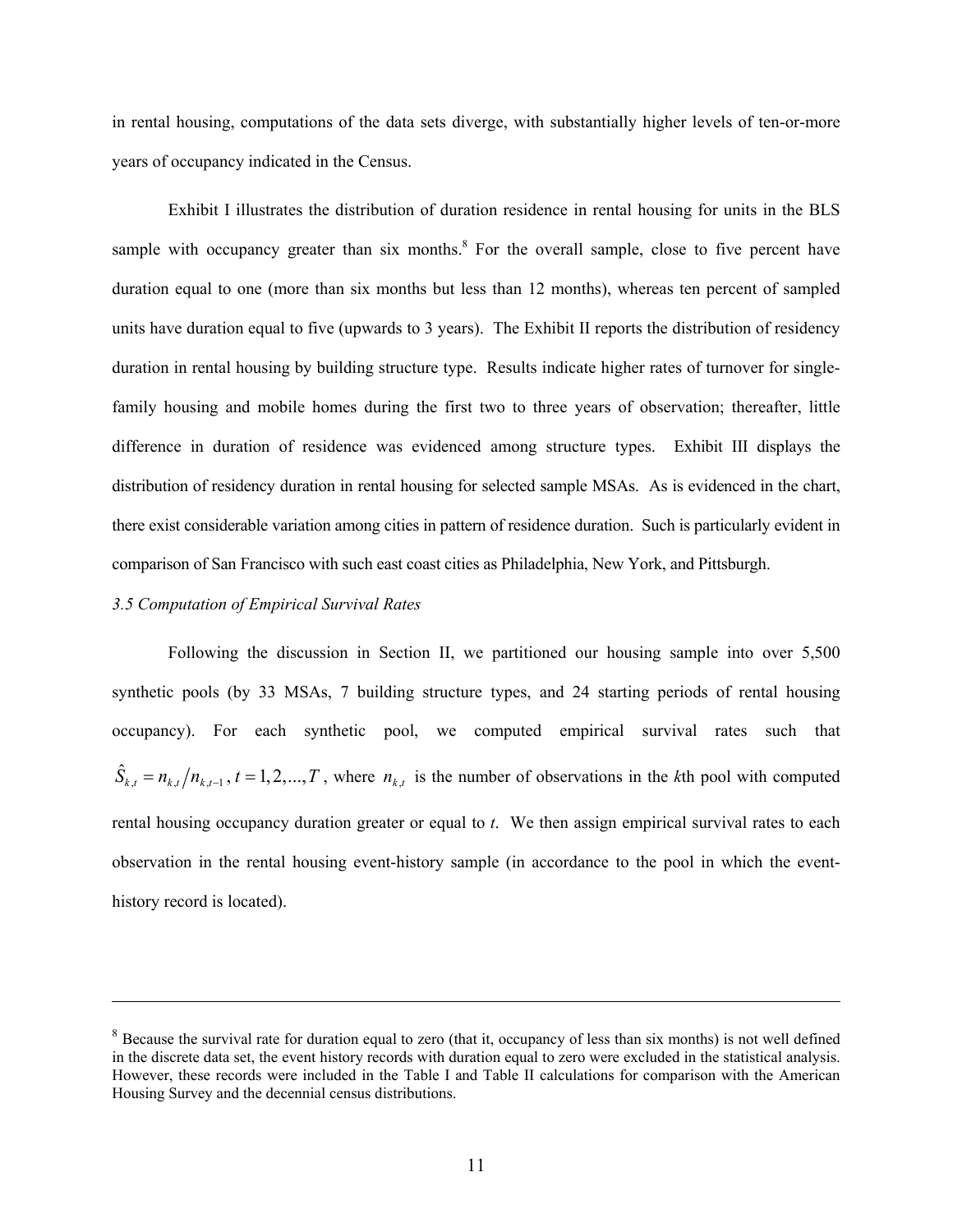Table III reports the means and standard deviations of the computed duration and survival rates in the sample. It also reports means and standard deviations of the covariates (the proportional factors,  $X(\tau)$ ) of the proportional hazard model. Since many of the covariates are time varying, we report the statistics from the entire event-history sample as well as at the time when the rental housing occupancy terminates. As is evident, the summary statistics for the covariates at termination and event history samples are highly similar. The rental-housing sample is relatively diverse; some 4 percent of units are comprised of 4-or-more bedrooms and some 6 percent of units are buildings with 7-or-more stories. Public housing and rent-controlled units comprise about 6 and 4 percent of the sample, respectively. Some 43 percent of surveyed units are located in the central city.

#### **IV. Empirical Estimation and Results**

 $\overline{a}$ 

This section reports on econometric evaluation of duration of residence in rental housing based on discrete proportional hazard model specified in equations (1) to (4). As suggested above, controls for renter population and rental housing stock characteristics were obtained from the metropolitan area files of the American Housing Survey, whereas local market and economic indicators were obtained from *Economy.com*. Table IV reports on the estimation of two proportional hazard models of rental housing duration of residence. Model I is specified with a common baseline hazard function for the entire sample, but includes MSA-specific fixed effects together with a group of covariates that serve as proportional factors to adjust the survival curve. Model II is specified with 33 MSA-specific baseline hazard functions together with a group of covariates. All models are estimated using OLS approach. The baseline hazard functions are estimated non-parametrically following Han and Hauseman  $(1990)^9$ 

<sup>&</sup>lt;sup>9</sup> A third model was estimated that contained no MSA fixed effects nor variation in MSA baseline hazards; this model fit the data less well (R-square equal to 0.4890). The structure type variables had the same sign and rank ordering as in Models 1 and 2. Some of the tenant demographic and rental stock characteristics had different signs and larger coefficients, indicating that they were capturing various MSA effects; for example, the rent control variable had an estimated coefficient of –2.9 and a t-statistic of 178.9.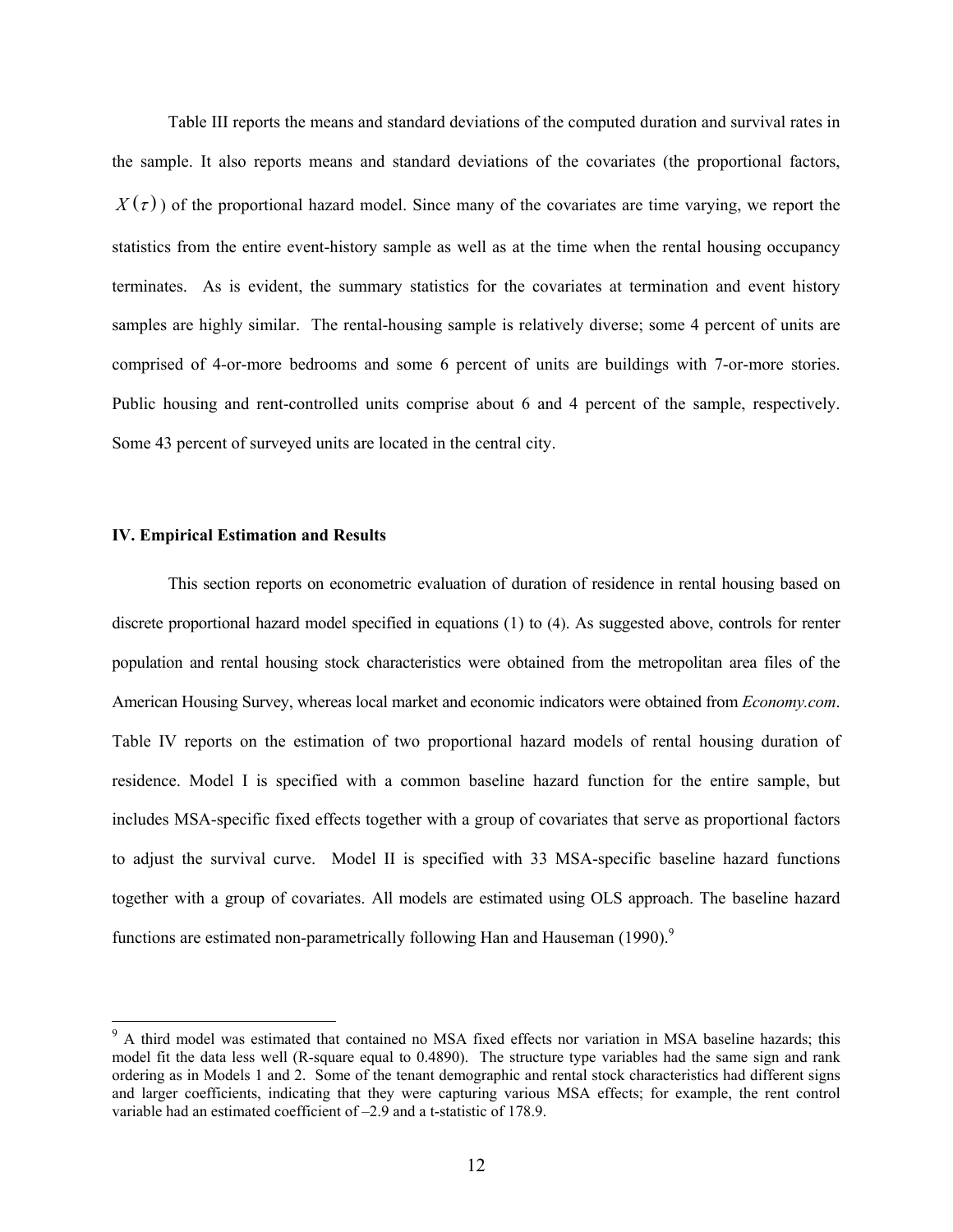As suggested in estimates from Model I, our computations indicate significant cross-city and intertemporal variation in duration of rental occupancy. In general, the MSA fixed-effects, housing market and economic characteristics are statistically significant; overall, the models explain about two-thirds of the variation in the duration of residence in rental housing. Estimates from both Model I and Model II support earlier findings by Gabriel and Nothaft (2001).

As evidenced in Table IV, rent levels have a statistically significant and positive impact on the hazard rate of occupancy, or in other words, have a negative effect on duration of rental occupancy. Rent levels are represented by tenants' median housing costs for each metropolitan area as computed in the American Housing Survey. Markets with higher rental costs experience shorter tenant occupancy; as higher rental costs may accelerate tenant switches into ownership. Duration of residence is increased in high-rise multifamily apartments, as indicated by the significant negative coefficient on the proportion of units in buildings with seven or more stories.<sup>10</sup> As anticipated, duration of residence is significantly damped among renters of large single-family units (4-or-more bedrooms). Results also vary significantly among structure types, with increased residency duration in multifamily elevator buildings and the opposite in mobile rental homes. Consistent with the above discussion, a sizable and highly significant negative coefficient is attached to the multi-story (with elevator) multifamily structure type.

 The duration of residence should reflect the mobility characteristics of the renter population, together with measures of change in the size of renter populations and the availability of below-market rental units. Population mobility is proxied directly by the percentage of population that moved in the prior year. Additional regressors include the percentage of elderly and poverty level households. The effects of lowerincome status on mobility are unclear a priori. While those households often experience relatively high rates of job change, their residential mobility may be adversely affected by transactions costs associated with household moves. Similarly, household move rates typically decline with age, as a variety of concerns,

 $\overline{a}$ 

 $10$  There is substantial variation across MSAs in the share of the rental housing stock that is in buildings with sevenor-more stories. The share averaged 7.1 percent over our sample, and varied from 0.4 percent in the Houston and Dallas-Fort Worth MSAs to 36.9 percent in the New York MSA.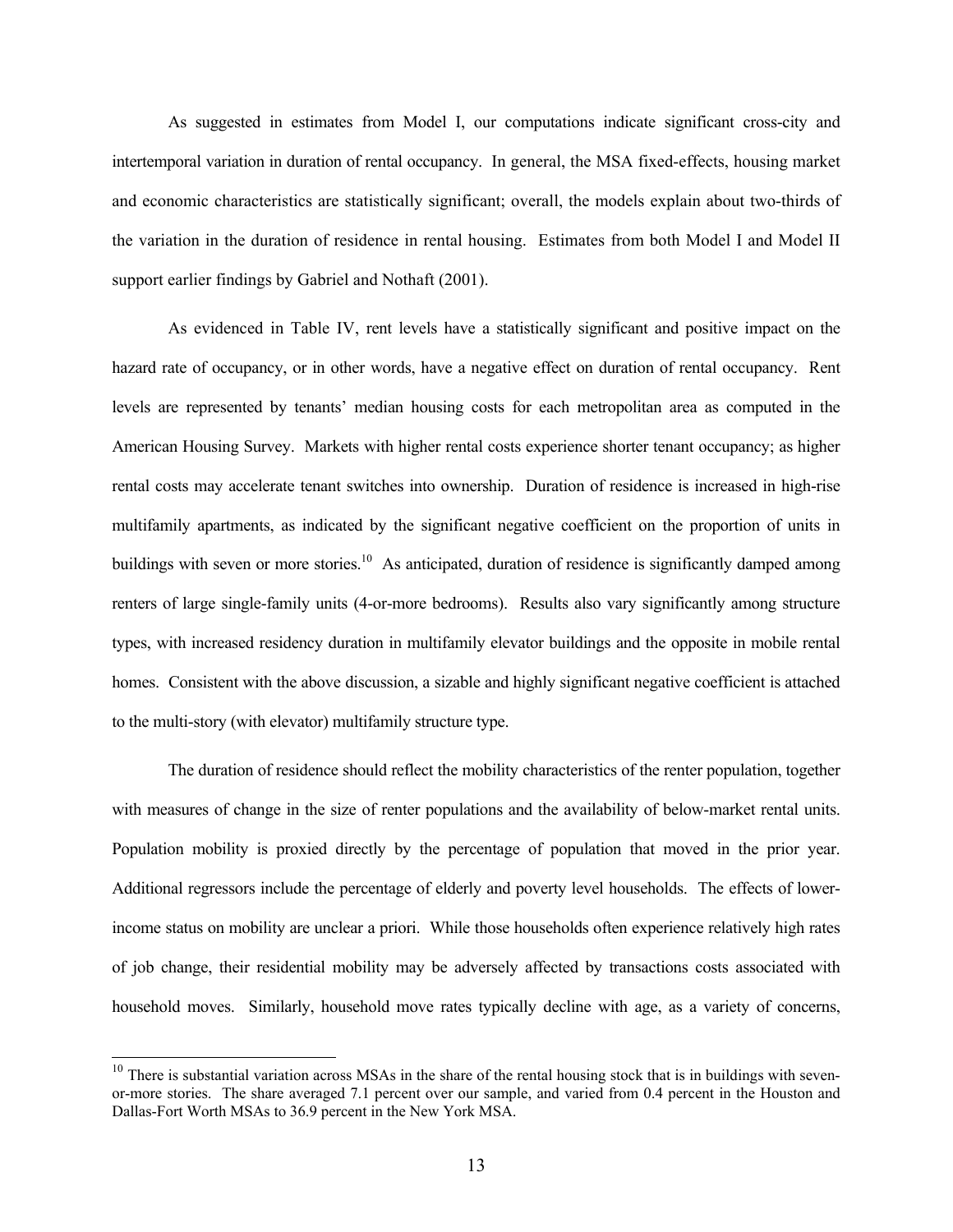including health status, social, and family ties may limit the mobility of that group. As expected, Table IV indicates that more mobile households have a higher risk of turnover. Further, tenant turnover rises with the MSA percentage of poverty population. However, contrary to expectations, risk of tenant turnover rises with the percentages of elderly MSA populations. Results also indicate significantly higher risk of turnover in areas characterized by higher proportions of minority households. All things equal, duration of residence is increased in MSAs with higher proportions of central city rental housing stock.

 It is further hypothesized that the duration of residence will increase in metropolitan areas with greater proportions of rent-controlled or public housing units. Those units typically are available at belowmarket rents that provide a disincentive for households occupying the units to move. As expected, estimation results indicate increased duration of residence in metropolitan areas characterized by a higher percentage of rent-controlled units.<sup>11</sup> In contrast, greater proportions of public housing served to reduce duration of residence.

 Population growth as derived from indigenous sources and from interregional migration should affect the duration of rental housing occupancy. On the one hand, unanticipated population increases may lead to lower levels of short-run rental unit vacancies and increased duration of residence; alternatively, areas characterized by relatively high rates of anticipated population growth may have a higher incidence of rental vacancies and a lower duration of residence. Our results are consistent with the former hypothesis, as a negative and significant coefficient is associated with the rate of MSA population growth. Similarly, we hypothesize that expansion in the stock of rental housing, as reflected in multifamily building permit issuance, may reflect a higher demand of rental housing in short run, hence result in reduced incidence of vacancy and increased duration of residence. Results indicate the anticipated negative and significant coefficient associated with the issuance of multifamily building permits. Finally, MSA-specific economic cycles are proxied by unemployment rates, which serve to indicate the occurrence and timing of local economic downturns. As is well appreciated, voluntary job switching is damped during a period of economic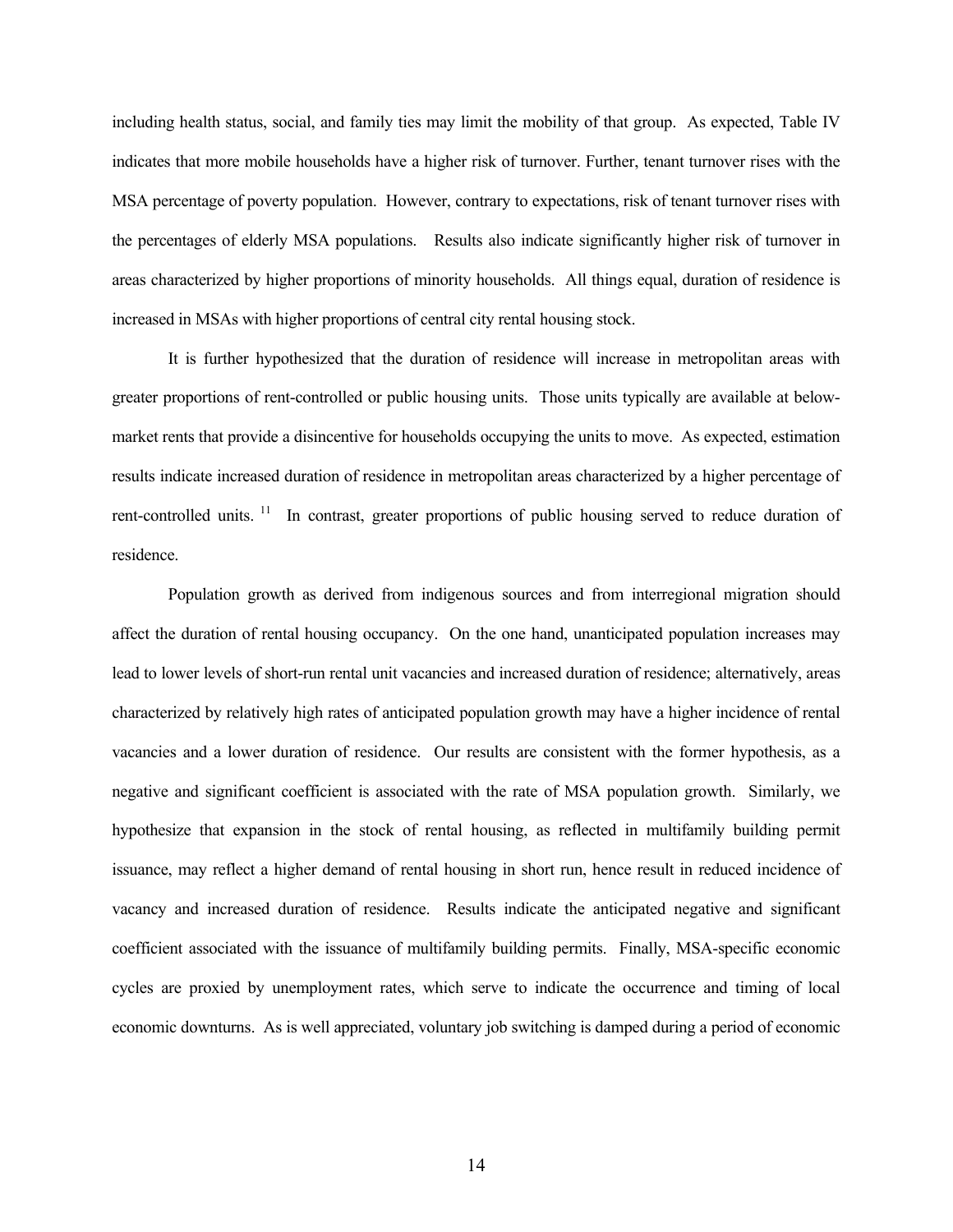downturn. As expected, increases in MSA unemployment rates exert a negative and highly significant effect on hazard rate of residence duration.

 As suggested above, the analysis further includes MSA-level fixed effects so as to account for locational deviations in the baseline survival function. For the most part, results here are highly significant, suggesting the appropriateness of estimation of MSA-specific hazard functions.

 Table V reports predicted cumulative turnover rates for selected MSAs, based on the estimated model 2 evaluated at the sample means of the time-varying and time-invariant covariates. Panels A, B, and C present cumulative rental housing turnover rates at the end of  $3<sup>rd</sup>$ ,  $5<sup>th</sup>$ , and  $10<sup>th</sup>$  year for mobile home, single family detached houses, and multifamily elevator units in New York City, Los Angeles, and Dallas, respectively. The results show that cumulative turnover rates at the end of year 3 of the lease in Dallas were 17% higher than in New York City, and about 11% higher than in Los Angeles. Cumulative turnover rates for mobile home renters at the end of  $3<sup>rd</sup>$  year were about 8% higher than renters in multi-story multifamily units. Cumulative turnover rates for renters in single-family detached houses were about 4% higher than in multifamily units. Similar patterns persist over the time; however, the magnitudes of the estimated differences decline significantly by the end of  $10<sup>th</sup>$  year.

Table VI simulates the impacts of changes in housing policy and regional economics on rental housing turnover rates. The analysis indicates that on average, cumulative rental housing tenant turnover rates in New York City at the end of years 3, 5, and 10 would increase by about 1 percent if rent control was repealed. The simulation further indicates that NYC cumulative tenant turnover rates (by the end of year 3) would increase by 12 percent if rental housing were more geographically dispersed, as indicated by a reduction in the central city share of the rental stock to that of the national average level. Similarly, a decline in the density of NYC rental housing, as simulated in the reduction in the metropolitan share of buildings with seven or more stories to the national average level, would result in a 13 percent increase in the cumulative tenant turnover rates by the end of year 3 of lease. A simulated reduction to the national

<sup>&</sup>lt;sup>11</sup> Rent controlled units comprised only 4.9 percent of rental units in the event-history sample. The states of California, Connecticut, New Jersey, New York, and the District of Columbia are the only areas that have MSAs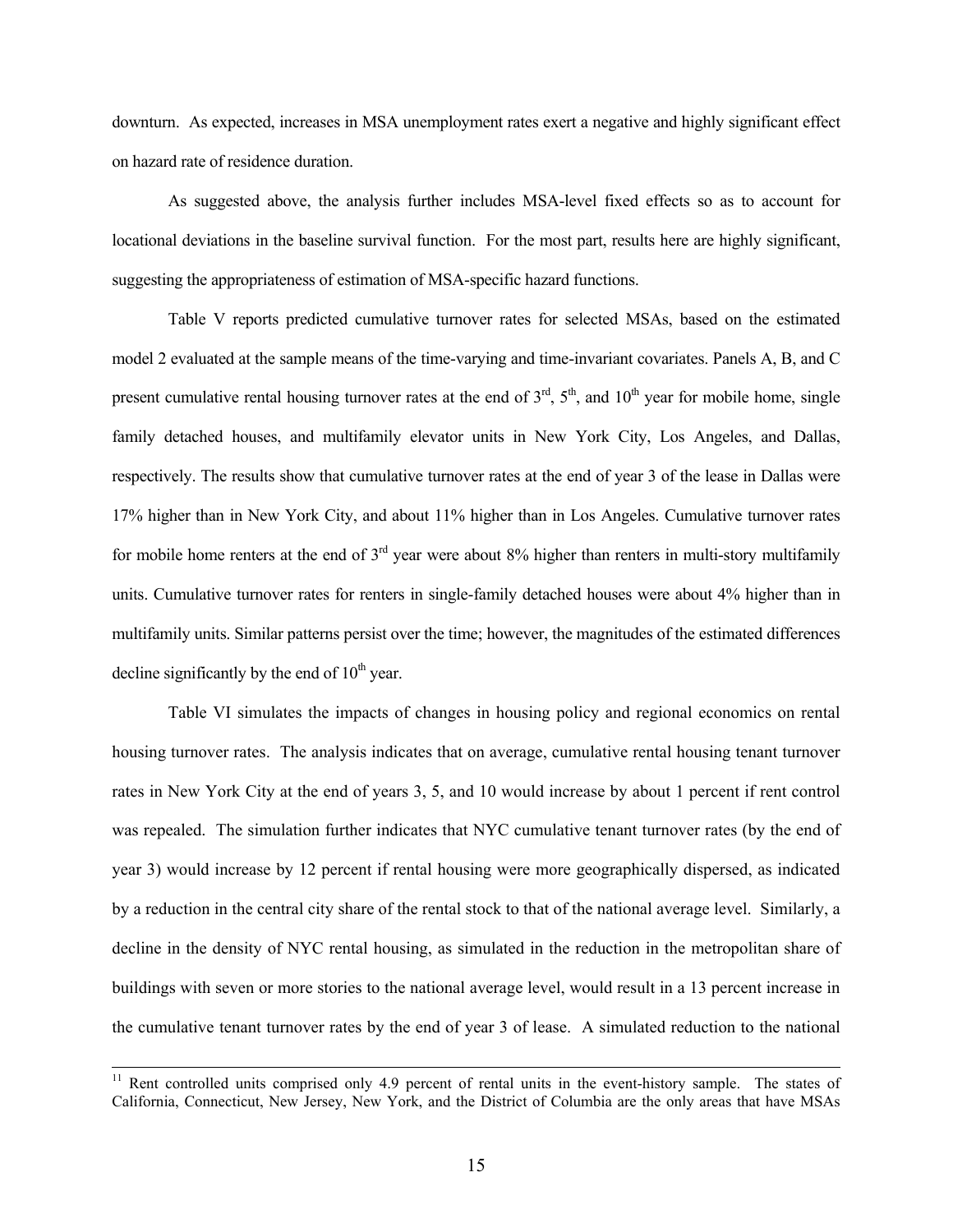average level in the percentage of NYC rental households in poverty would serve to reduce cumulative tenant turnover rates by about 4 percent. Finally, an adjustment in the NYC unemployment rate to national average levels would result in a modest 0.8% increase in cumulative tenant turnover rates by the end of year 10.

## **V. Conclusion**

Occupancy duration in rental housing has a wide distribution that is heavily skewed toward shorter durations: median duration is between one and two years, with some tenants staying in their homes well over a decade. Because tenant turnover is relatively high, analysis of duration of residence requires a similarly high-frequency data series. Further, hazard-rate models are especially applicable to duration analyses, but require a sufficiently long time-series to accurately model the underlying dynamics.

The data used in this paper, collected by the BLS for its CPI calculations, are uniquely well suited to the analysis of tenant occupancy duration. The data are high frequency (semi-annual), cover a long time series (12 years), span all structure types, and are national in scope. By applying innovative hazardrate estimation techniques, the resulting model identifies a variety of time-varying and time-invariant determinants of residency duration.

This paper provides new evidence as regards tenant and market characteristics that determine the duration of residency. Results indicate that the duration of residence is highly time dependent, given significant intertemporal variation in many of the housing and market covariates. Research findings further reveal that median housing costs, public housing share of the rental stock, poverty rate, and African-American and Hispanic share of tenant households are among those factors that positively affect tenant turnover hazard rates and hence are negatively related to tenant residence duration. Elevator buildings, unemployment rate, population growth and central city share of the

with rent control.

 $\overline{a}$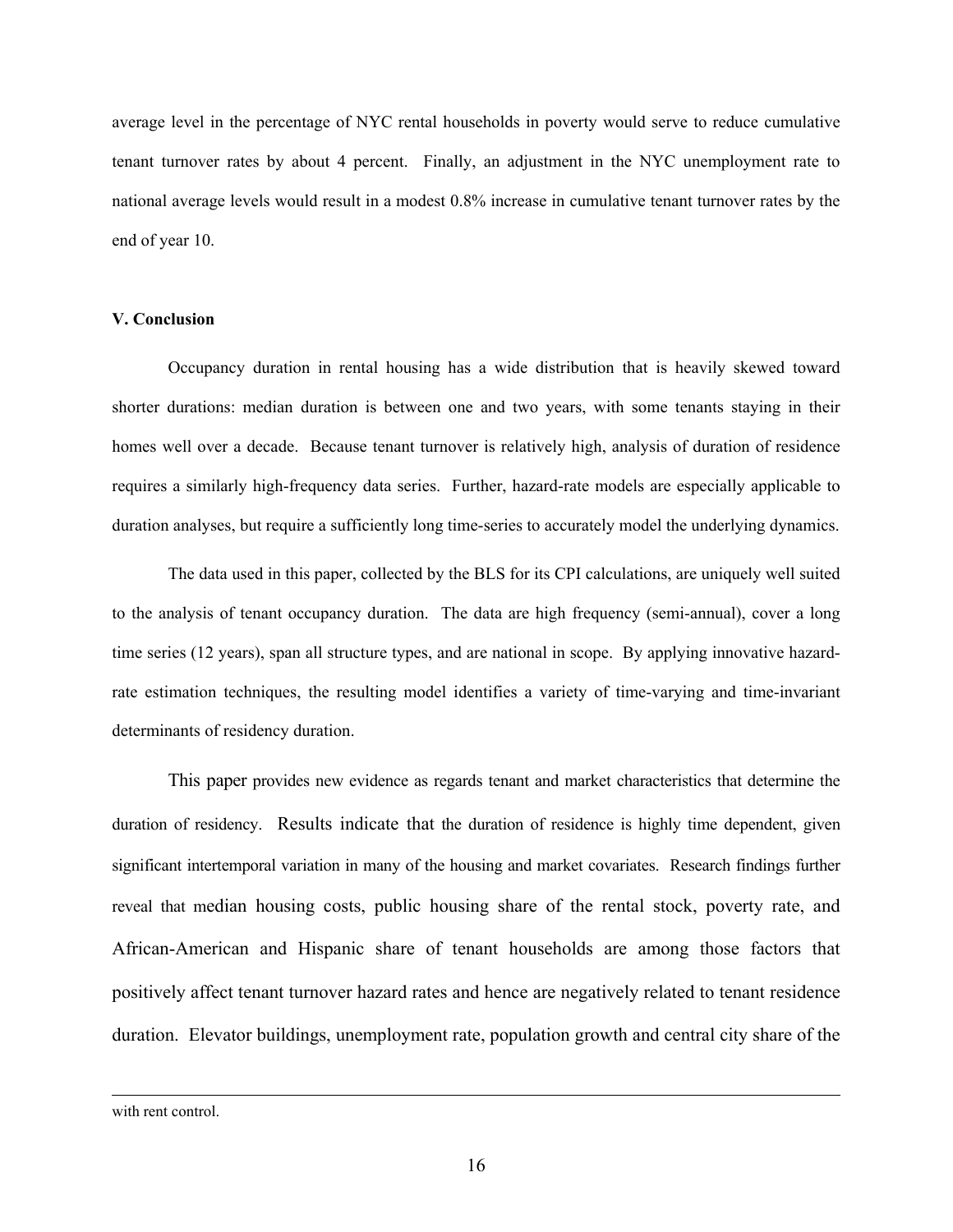rental stock negatively affect tenant turnover hazard rates and hence are positively related with tenant residence duration. Further, the estimated pattern of duration of residence was shown to vary substantially across 33 large metropolitan markets.

The empirical analysis offers an improved understanding of tenant turnover, building occupancy, and rent flows critical to investment property valuation and development. In that regard, elevator highrises tend to attract longer-duration tenants, whereas the opposite is evidenced for garden apartments. Also, occupancy duration varies significantly across metropolitan areas, after controlling for important housing stock, tenant, and macroeconomic factors. In general, metropolitan areas in the Mid-West tend to have higher turnover among tenants than cities in other parts of the nation. The empirical analysis also sheds light on the duration implications of changes in the metropolitan geographic dispersion and density of rental housing. Findings for New York City indicate that increased dispersion of rental housing, as reflected in reduction in the share of rental stock in the central city to national average levels, would serve to boost cumulative tenant turnover rates by 12 percent by the end of year three of the rental lease. Similarly, simulated reduction in the density of rental housing, as reflected in downward adjustment in the share of NYC buildings with seven or more stories to national average levels, would serve to increase cumulative tenant turnover rates by 13 percent.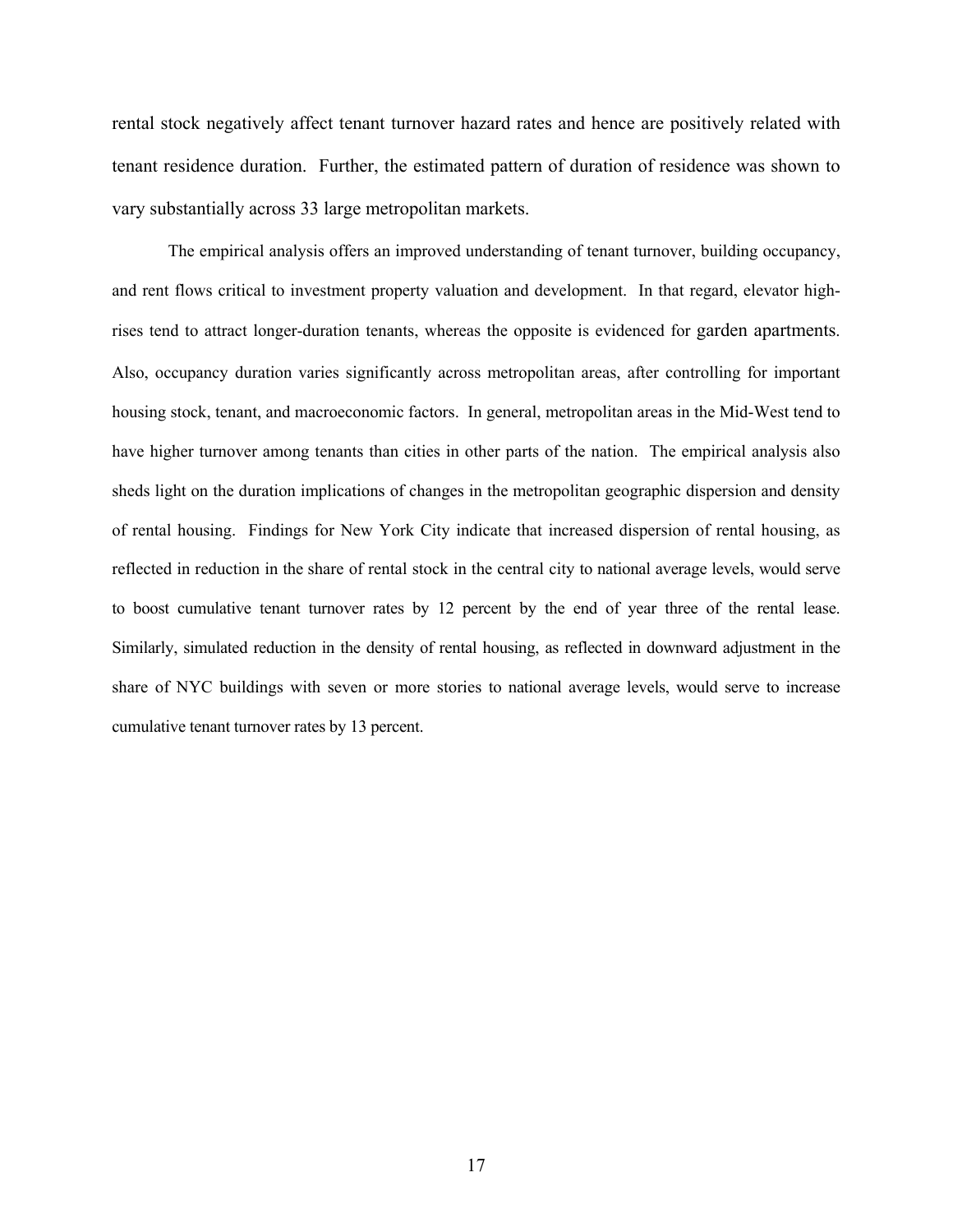#### **References**

- Arnott, R. (1989), "Housing Vacancies, Thin Markets, and Idiosyncratic Tastes," *Journal of Real Estate Finance and Economics*, 2(1), 5-30.
- Belkin, J., D. J. Hempel and D. McLeavey (1976), "An Empirical Study of Time on the Market Using Multidimensional Segmentation of Housing Markets," *American Real Estate and Urban Economics Association Journal*, 4(2), 57-76.
- Belsky, E. and J. Goodman (1996), "Explaining the Vacancy Rate-Rent Paradox of the 1980s," *Journal of Real Estate Research*, 11(3): 309-23.
- Blank, D. M. and L. Winnick (1953), "The Structure of the Housing Market," *Quarterly Journal of Economics*, 67 (2): 181-208.
- Cox, D. R. (1972), "Regression Models and Life-Tables," *Journal of the Royal Statistical Society* Ser. B, 34, 187-220.
- Cox, D. R. (1975), "Partial Likelihood," *Biometrika*, 62, 269-279.
- Cox, D. R. and D. Oakes (1984), *Analysis of Survival Data*, London: Chapman and Hall.
- Deng, Y. (1995), "The Contingent Claims and Competing Risks for Mortgage Termination by Default and Prepayment," Ph.D. Dissertation, University of California at Berkeley.
- Deng, Y. (1997), "Mortgage Termination: An Empirical Hazard Model with Stochastic Term Structure," *Journal of Real Estate Finance and Economics*, 14(3), 309-331.
- Gabriel, S. A., and F. E. Nothaft (1988), "Rental Housing Markets and the Natural Vacancy Rate," *American Real Estate and Urban Economics Association Journal*, 16(4), 419-429.
- Gabriel, S. A., and F. E. Nothaft (2001), "Rental Housing Markets, The Incidence and Duration of Vacancy, and the Natural Vacancy Rate," *Journal of Urban Economics*, 49(1), 121-49.
- Gronberg, T. and W. Reed (1985), "Estimation of Duration Models Using the Annual Housing Survey," *Journal of Urban Economics*, 31(3), 311-324, 1992.17, 209-229.
- Guasch, J. and R. Marshall (1987), "A Theoretical and Empirical Analysis of the Length of Residency Discount in the Rental Housing Market," *Journal of Urban Economics*, 22(3), 291-311.
- Han, A. K., and J. A. Hausman (1990), "Flexible Parametric Estimation of Durationduration and Competing Risk Models," *Journal of Applied Econometrics*, 5(1), 1-28.
- Härdle, W. (1990), "*Applied Nonparametric Regression*," Cambridge University Press.
- Haurin, D. (1988), "The Duration of Marketing Time of Residential Housing," *American Real Estate and Urban Economics Association Journal*, 16(4), 396-410.
- Kluger, B. D., and N. G. Miller (1990), "Measuring Residential Real Estate Liquidity," *American Real Estate and Urban Economics Association Journal*, 18(2), 145-159.
- Kalbfleisch, J. D., and R. L. Prentice (1980), *The Statistical Analysis of Failure Time Data*, New York: John Wiley.
- Muller, R. (1991), "Rent Control and Vacancy Rates in Canada," QSEP Research Report No. 275, McMaster University, Canada.
- Rosen, K., and L. Smith (1983), "The Price Adjustment Process and the Natural Vacancy Rate," *American Economic Review*, 73 (4): 779-86.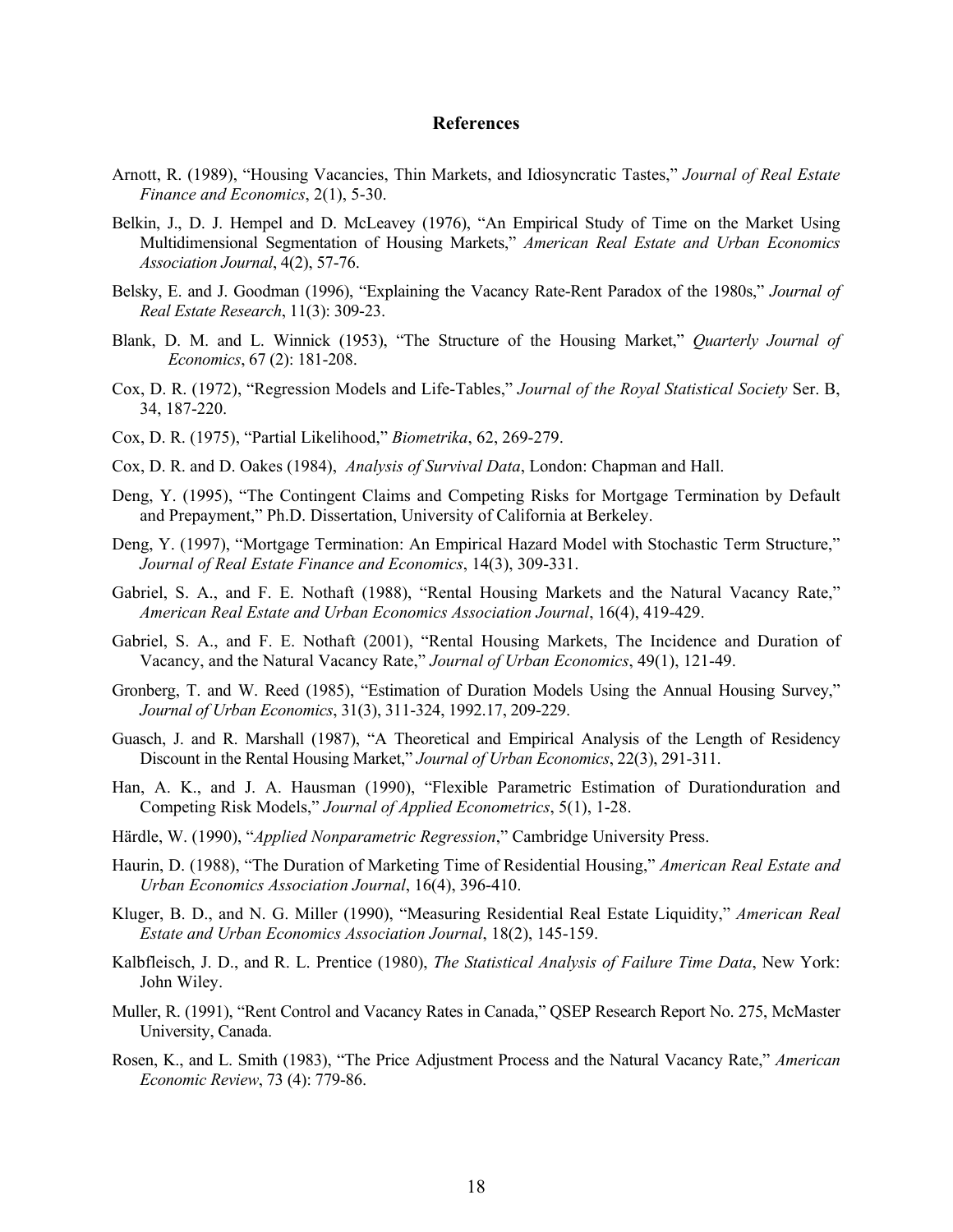- Rosenthal, S. (1988), "A Residence Time Model of Housing Markets," *Journal of Public Economics*, 36(1), 87-109.
- Ryu, K. (1994), "Group Duration Analysis of the Proportional Hazard Model: Minimum Chi-squared Estimators and Specification Tests," *Journal of the American Statistical Association*, 89(428), 1386- 1397.
- Sternberg, T. D. (1994), "The Duration of Rental Housing Vacancies," *Journal of Urban Economics*, 36(2), 143-160.
- U.S. Department of Commerce, American Housing Survey for metropolitan areas, Current Housing Reports Series H170, various dates.
- U.S. Department of Labor (1992), "The Consumer Price Index," Chapter 19, in *BLS Handbook of Methods*, Bulletin 2414.
- Wheaton, W. and R. Torto (1994), "Office Rent Indices and Their Behavior over Time," *Journal of Urban Economics*, 35 (2): 121-139.
- Zuehlke, T. W. (1987), "Duration Dependence in the Housing Market," *Review of Economics and Statistics*, 69(4), 701-704.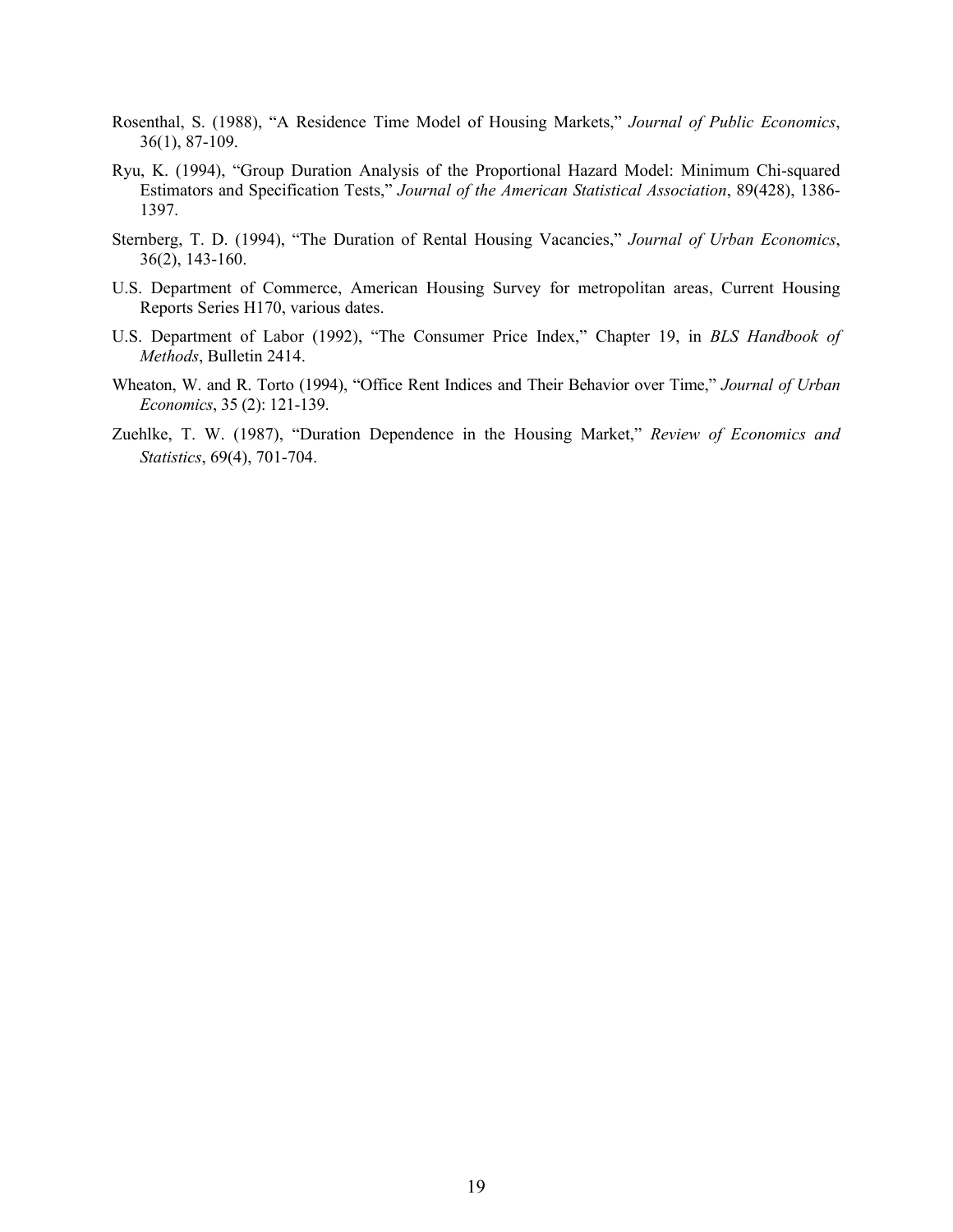## TABLE I. TENANT OCCUPANCY OF LESS THAN ONE YEAR BY STRUCTURE TYPE: AHS AND BLS COMPARISON

| American Housing Survey: 1997 |                               | Bureau of Labor Statistics: 1987-1998 |                                        |  |
|-------------------------------|-------------------------------|---------------------------------------|----------------------------------------|--|
| Structure Type                | Percent Moved<br>In Past Year | Structure Type                        | Percent Occupied Less<br>Than One Year |  |
| 1-unit detached               | 32                            | One-family detached                   | 45                                     |  |
| 1-unit attached               | 41                            | One-family semi-attached              | 46                                     |  |
| 2 to 4 units                  | 35                            | One-family attached                   | 46                                     |  |
| 5 to 9 units                  | 41                            | Multifamily: no elevator              | 37                                     |  |
| 10 to 19 units                | 46                            |                                       |                                        |  |
| $20$ to 49 units              | 35                            | Multifamily: with elevator            | 46                                     |  |
| 50 units or more              | 27                            |                                       |                                        |  |
| Mobile home                   | 40                            | Mobile home                           | 59                                     |  |
|                               |                               | Other                                 | 46                                     |  |
| All rental units              | 36                            | All rental units                      | 45                                     |  |

Source: *American Housing Survey for the United States 1997*, Current Housing Reports H150/97, Table 4- 1, p. 178, and authors' calculations of BLS data.

## TABLE II. LENGTH OF TENANT OCCUPANCY: DECENNIAL CENSUS AND BLS COMPARISON

| Census of Population and Housing: 1990 |                                    | Bureau of Labor Statistics: 1987-1998 |                                    |  |
|----------------------------------------|------------------------------------|---------------------------------------|------------------------------------|--|
| Year Tenant Moved In                   | Percent of Rental Housing<br>Stock | Length of Tenant<br>Occupancy         | Percent of Rental<br>Housing Stock |  |
| 1989-March 1990                        | 42                                 | Less than 1 year                      | 45                                 |  |
| 1985-1988                              | 35                                 | 1 to 5 years                          | 44                                 |  |
| 1980-1984                              | 12                                 | 6 to 10 years                         | 10                                 |  |
| Before 1980                            |                                    | 10 years or more                      |                                    |  |

Note: Columns may not sum to 100 because of rounding.

Source: *1990 Census of Population and Housing*, Table H29 (http://homer.ssd.census.gov/cdrom/lookup), and authors' calculations of BLS data.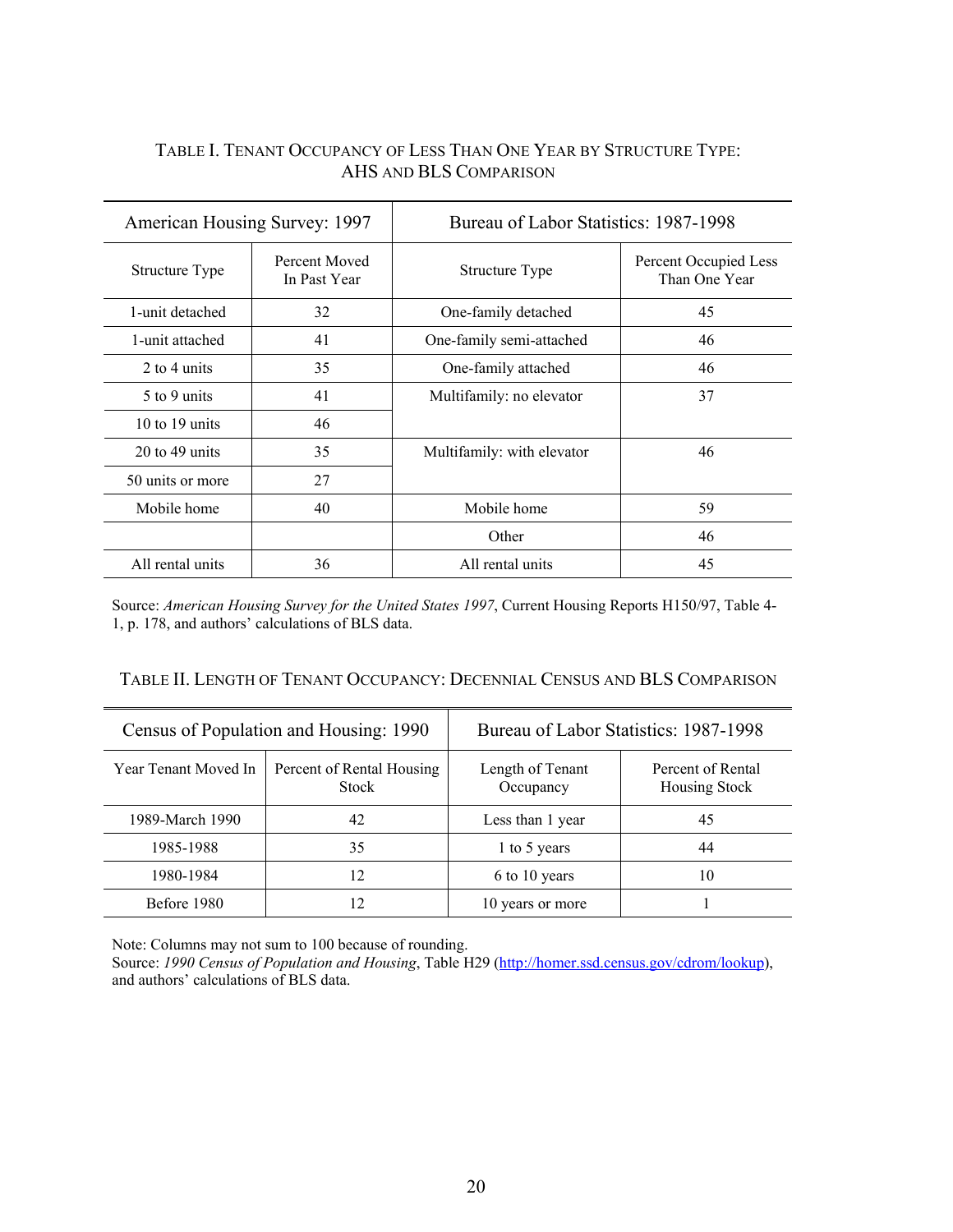| Variable                                           | At Termination   | <b>Event History</b> |
|----------------------------------------------------|------------------|----------------------|
| Duration of Occupancy<br>(measured semi-annually)  | 1.464<br>(3.908) |                      |
| Conditional Probability of<br>Continuing Occupancy | 0.675<br>(0.165) |                      |
| Log Value of                                       | 7.462            | 7.485                |
| Multifamily Building Permit                        | (0.934)          | (0.899)              |
| <b>Unemployment Rate</b>                           | 5.641            | 5.661                |
| (percent)                                          | (1.640)          | (1.670)              |
| Population Growth                                  | 0.005            | 0.005                |
| (percent)                                          | (0.005)          | (0.005)              |
| <b>Black and Hispanic Population</b>               | 0.262            | 0.260                |
| (percent)                                          | (0.121)          | (0.123)              |
| <b>Elder Population</b>                            | 0.147            | 0.152                |
| (percent)                                          | (0.106)          | (0.118)              |
| <b>Recent Mover</b>                                | 0.181            | 0.175                |
| (percent)                                          | (0.046)          | (0.044)              |
| Poverty                                            | 0.121            | 0.121                |
| (percent)                                          | (0.041)          | (0.041)              |
| $4 + Bedrooms$                                     | 0.042            | 0.043                |
| (percent)                                          | (0.015)          | (0.014)              |
| $7 + Stories$                                      | 0.063            | 0.071                |
| (percent)                                          | (0.081)          | (0.088)              |
| Public Housing                                     | 0.057            | 0.060                |
| (percent)                                          | (0.027)          | (0.027)              |
| Rent Control                                       | 0.043            | 0.049                |
| (percent)                                          | (0.075)          | (0.080)              |
| Log Value of                                       | 6.311            | 6.330                |
| Median Housing Cost                                | (0.223)          | (0.229)              |
| Central City                                       | 0.432            | 0.439                |
| (percent)                                          | (0.176)          | (0.179)              |
| No. of Observations                                | 120,396          | 301,467              |

## TABLE III. MEANS AND STANDARD DEVIATIONS OF DURATION, SURVIVAL RATES, AND COVARIATES AT TERMINATION AND IN EVENT HISTORY SAMPLE

Note: Standard deviations are in parentheses.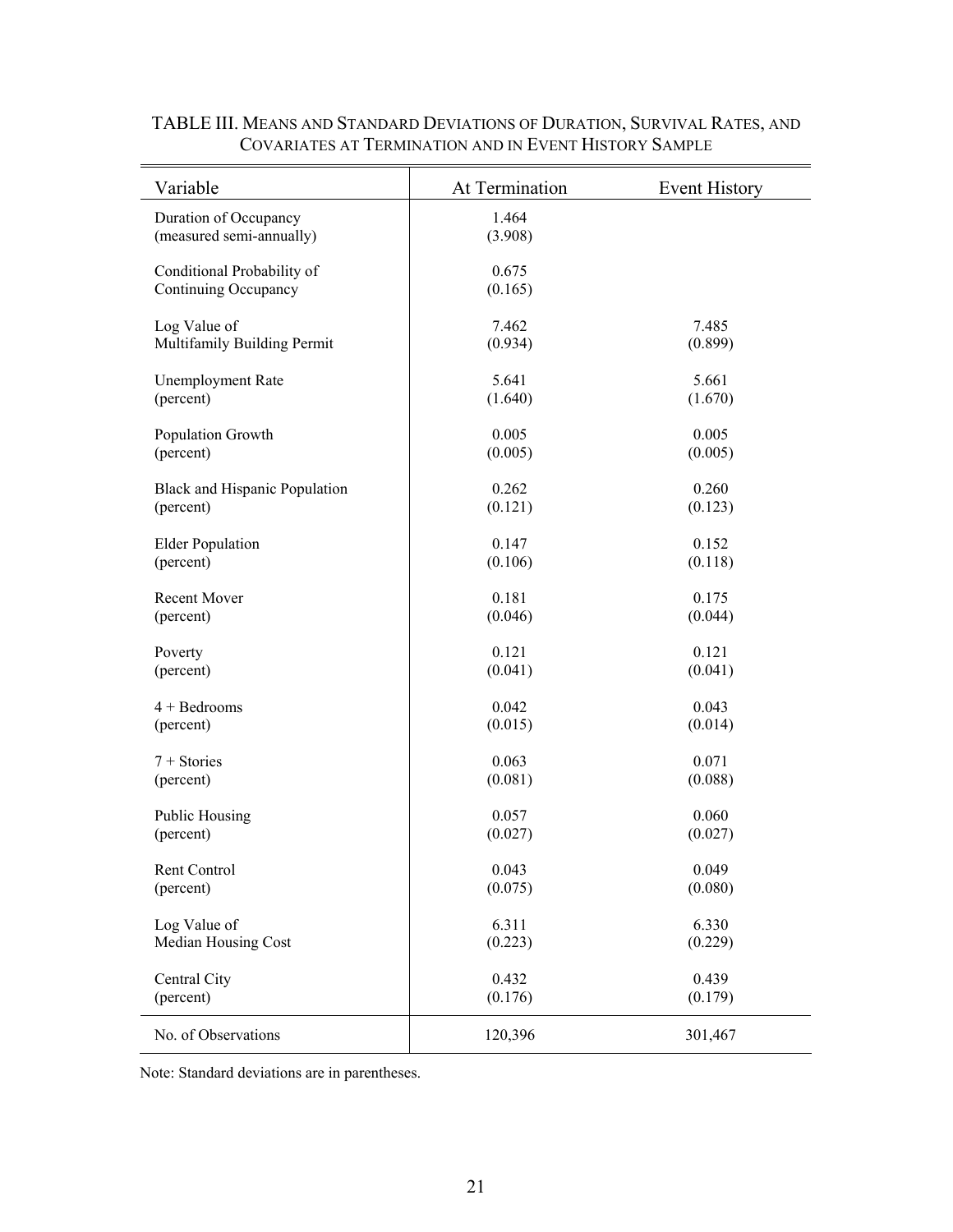|                                      | Model 1             | Model 2             |
|--------------------------------------|---------------------|---------------------|
| <b>Black and Hispanic Population</b> | 1.718               | 1.823               |
| (percent)                            | (29.06)             | (29.75)             |
| $4 + Bedrooms$                       | 4.518               | 5.026               |
| (percent)                            | (29.56)             | (31.58)             |
| $7 + Stories$                        | $-0.996$            | $-1.144$            |
| (percent)                            | (10.33)             | (11.33)             |
| <b>Recent Mover</b>                  | 2.044               | 2.310               |
| (percent)                            | (20.37)             | (22.11)             |
| <b>Elder Population</b>              | 0.039               | 0.033               |
| (percent)                            | (3.64)              | (3.02)              |
| Poverty                              | 3.052               | 3.127               |
| (percent)                            | (65.49)             | (64.29)             |
| Central City                         | $-0.795$            | $-0.841$            |
| (percent)                            | (41.31)             | (42.84)             |
| <b>Public Housing</b>                | 3.140               | 3.019               |
| (percent)                            | (33.67)             | (31.23)             |
| Rent Control                         | $-0.313$            | $-0.155$            |
| (percent)                            | (5.06)              | (2.38)              |
| Log Value of                         | 2.557               | 2.552               |
| Median Housing Cost                  | (257.00)            | (251.54)            |
| Log Value of                         | $-0.023$            | $-0.019$            |
| <b>Building Permit</b>               | (15.09)             | (11.94)             |
| <b>Unemployment Rate</b>             | $-0.081$            | $-0.080$            |
| (percent)                            | (111.43)            | (107.94)            |
| Population Growth                    | $-11.307$           | $-10.913$           |
| (percent)                            | (38.90)             | (36.56)             |
| <b>Single Family Detached</b>        | $-0.067$<br>(5.03)  | $-0.066$<br>(5.02)  |
| Single Family Semi-Detached          | $-0.046$<br>(3.45)  | $-0.046$<br>(3.43)  |
| Single Family Attached               | $-0.042$<br>(3.15)  | $-0.043$<br>(3.24)  |
| Mobile Home                          | 0.040<br>(2.71)     | 0.037<br>(2.54)     |
| Multifamily with Elevator            | $-0.192$<br>(14.43) | $-0.188$<br>(14.28) |
| Multifamily without Elevator         | $-0.036$<br>(2.69)  | $-0.035$<br>(2.65)  |

# TABLE IV. ESTIMATES OF PROPORTIONAL HAZARD MODEL OF RENTAL HOUSING OCCUPANCY TERMINATION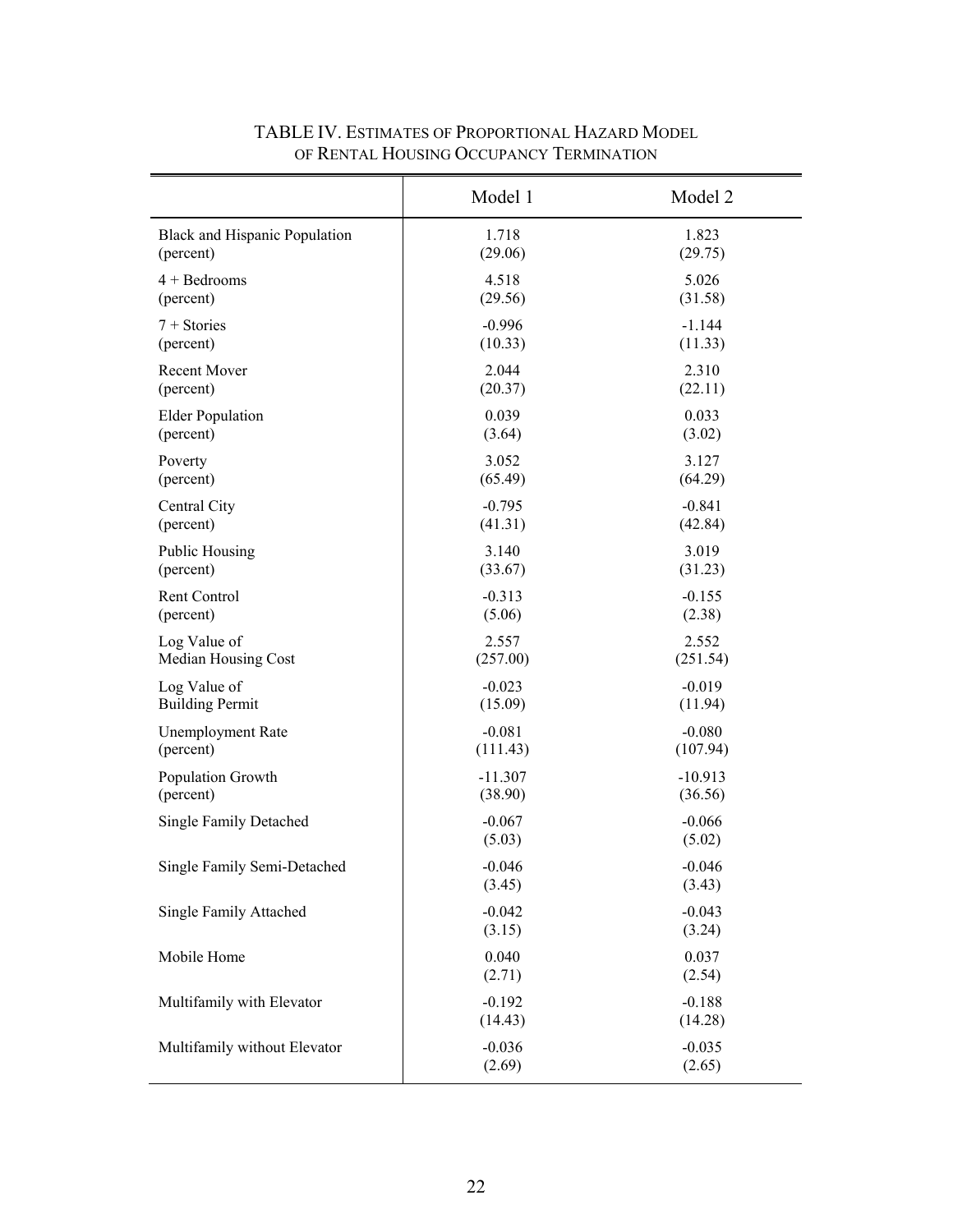|                                   | Model 1             | Model 2 |
|-----------------------------------|---------------------|---------|
| Atlanta                           | $-0.635$<br>(54.51) |         |
| Baltimore                         | $-0.304$<br>(32.97) |         |
| <b>Boston</b>                     | $-0.853$<br>(51.59) |         |
| Charlotte                         | $-0.342$<br>(26.02) |         |
| Chicago                           | $-0.261$<br>(19.38) |         |
| Cincinnati                        | 0.358<br>(24.91)    |         |
| Cleveland                         | 0.248<br>(16.05)    |         |
| Dallas                            | 0.148<br>(10.74)    |         |
| Denver                            | $-0.025$<br>(1.89)  |         |
| Detroit                           | 0.067<br>(5.03)     |         |
| Hartford                          | $-0.607$<br>(45.61) |         |
| Houston                           | $-0.065$<br>(5.05)  |         |
| Indianapolis                      | 0.523<br>(36.25)    |         |
| Kansas City                       | 0.342<br>(28.17)    |         |
| Los Angeles City                  | $-0.934$<br>(49.10) |         |
| Los Angeles metro (excludes city) | $-0.952$<br>(65.30) |         |
| Miami                             | $-0.985$<br>(47.43) |         |
| Milwaukee                         | $-0.012$<br>(0.99)  |         |

# TABLE IV. ESTIMATES OF PROPORTIONAL HAZARD MODEL OF RENTAL HOUSING OCCUPANCY TERMINATION (CONTINUED)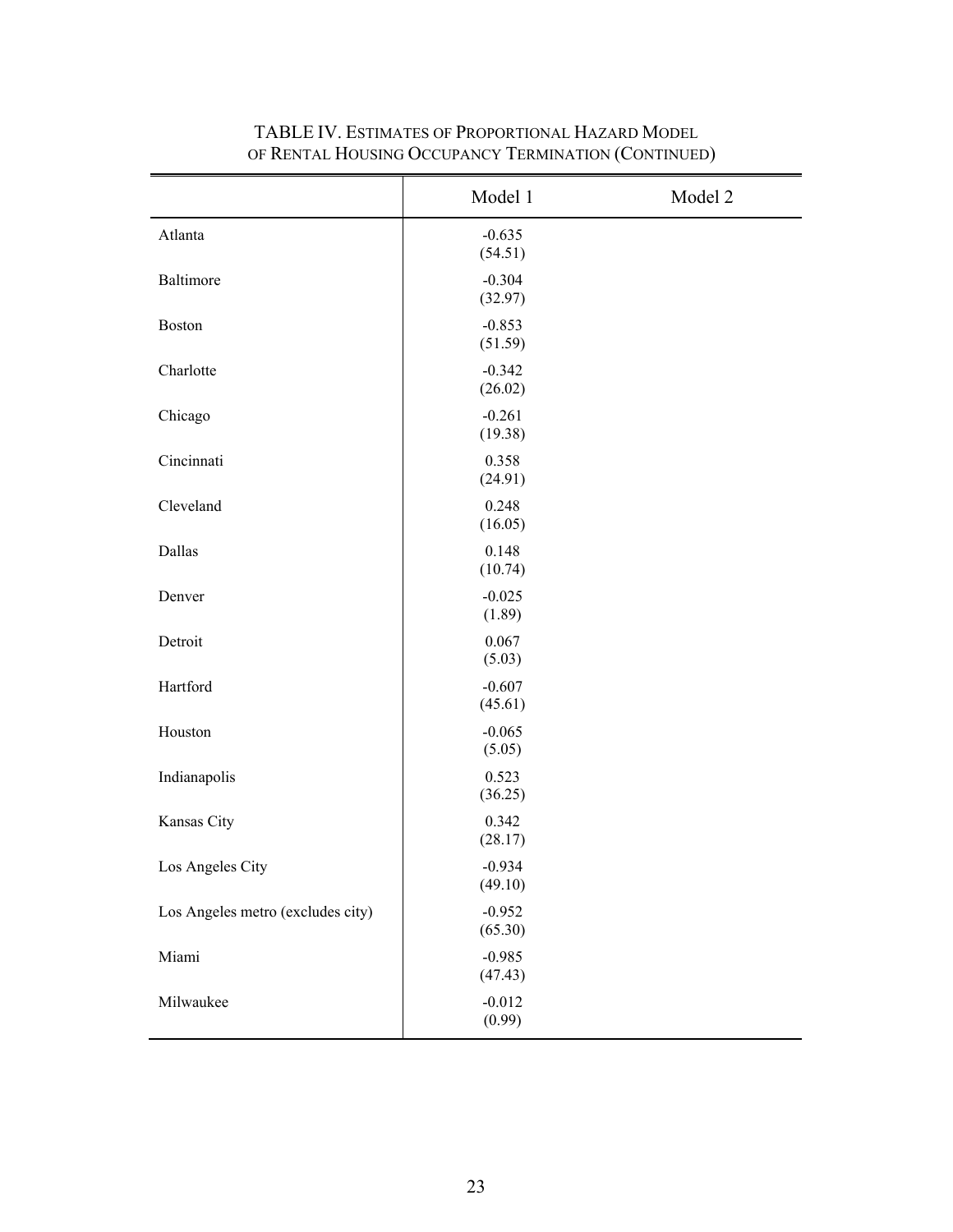|                                   | Model 1              | Model 2 |
|-----------------------------------|----------------------|---------|
| Minneapolis                       | 0.057<br>(3.23)      |         |
| New Jersey (northern metro areas) | $-0.746$<br>(48.57)  |         |
| New Orleans                       | $-0.024$<br>(2.41)   |         |
| New York City                     | $-0.262$<br>(6.62)   |         |
| Norfolk                           | $-0.365$<br>(27.05)  |         |
| Philadelphia                      | $-0.371$<br>(29.77)  |         |
| Pittsburgh                        | 0.529<br>(29.17)     |         |
| Portland                          | 0.042<br>(2.56)      |         |
| St. Louis                         | 0.296<br>(25.77)     |         |
| San Diego                         | $-0.611$<br>(41.26)  |         |
| San Francisco                     | $-2.050$<br>(124.12) |         |
| Seattle                           | $-0.042$<br>(2.63)   |         |
| Tampa                             | 0.153<br>(11.87)     |         |
| Washington                        | $-0.955$<br>(57.20)  |         |
| R-Square                          | 0.6314               | 0.6399  |

# TABLE IV. ESTIMATES OF PROPORTIONAL HAZARD MODEL OF RENTAL HOUSING OCCUPANCY TERMINATION (CONTINUED)

Note: T-ratios are in parentheses. A positive coefficient indicates the covariate is positively associated with rental housing turnover hazard rate, hence negatively associated to the rental housing occupancy duration. The number of observations in each model is 301,467. Model 1 is specified with a common baseline hazard function. Model 2 is specified with MSA-specific baseline hazard functions.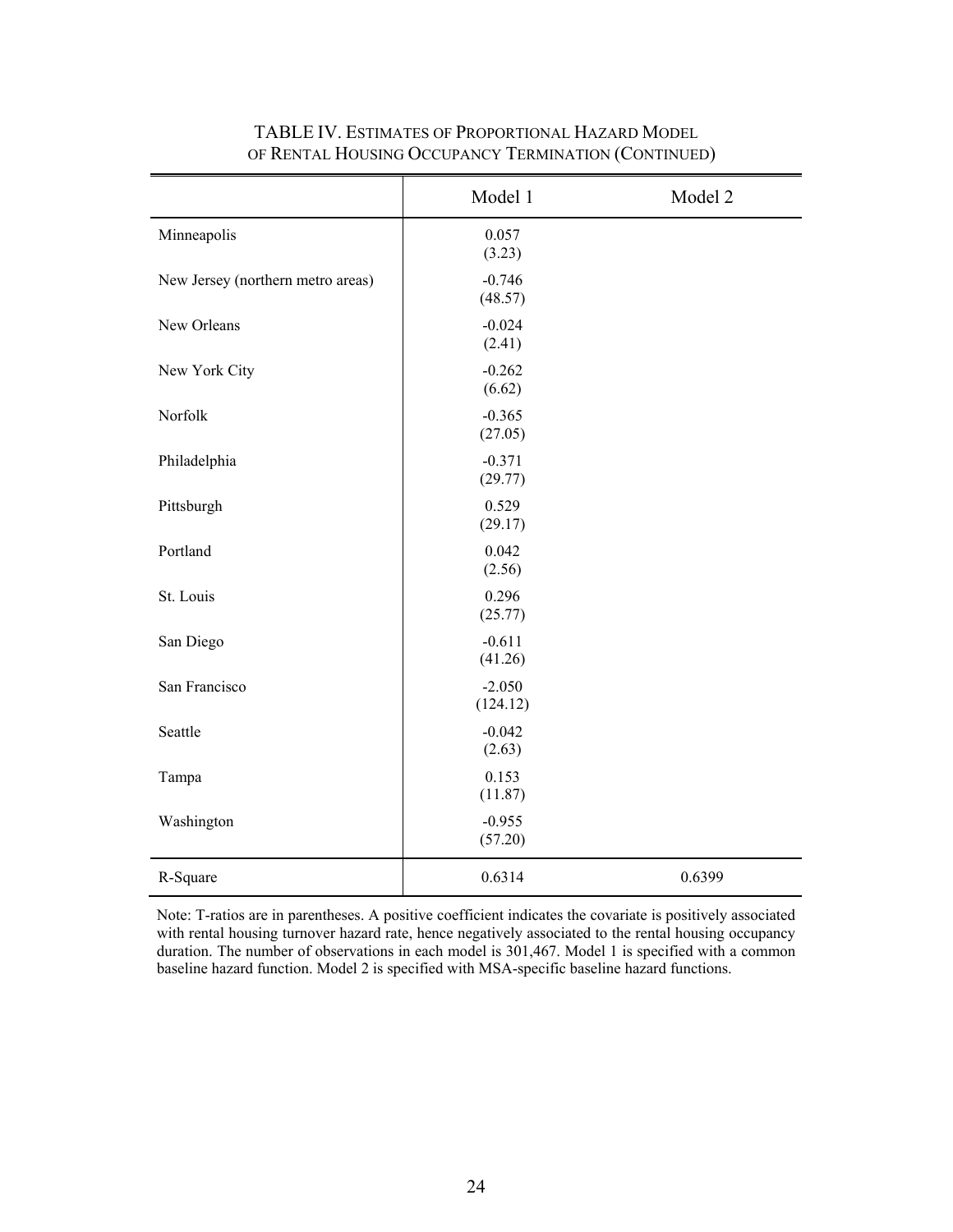|                               | <b>Cumulative Turnover Rates</b> |                                            |        |
|-------------------------------|----------------------------------|--------------------------------------------|--------|
|                               | End of $3^{rd}$ Year             | End of $5^{th}$ Year End of $10^{th}$ Year |        |
| New York City                 |                                  |                                            |        |
| Mobile Home/Trailer           | 58.63%                           | 75.09%                                     | 96.47% |
| <b>Single Family Detached</b> | 54.88%                           | 71 44 <sup>o</sup>                         | 95.10% |
| Multifamily with Elevator     | 50.56%                           | 67.02%                                     | 93.07% |
| Los Angeles                   |                                  |                                            |        |
| Mobile Home/Trailer           | 65.19%                           | 82.36%                                     | 97.91% |
| <b>Single Family Detached</b> | 61.39%                           | 79.08%                                     | 96.94% |
| Multifamily with Elevator     | 56.92%                           | 74.96%                                     | 95.44% |
| Dallas                        |                                  |                                            |        |
| Mobile Home/Trailer           | 75.85%                           | 88.57%                                     | 99.14% |
| <b>Single Family Detached</b> | 72.23%                           | 85.86%                                     | 98.63% |
| Multifamily with Elevator     | 67.82%                           | 82.29%                                     | 97.75% |

TABLE V. PREDICTED CUMULATIVE RENTAL HOUSING TENANT TURNOVER RATES

Note: The predicted cumulative turnover rates are computed based on estimated model 2 reported in Table IV evaluated at the sample means of time-varying and time-invariant covariates at the MSA level.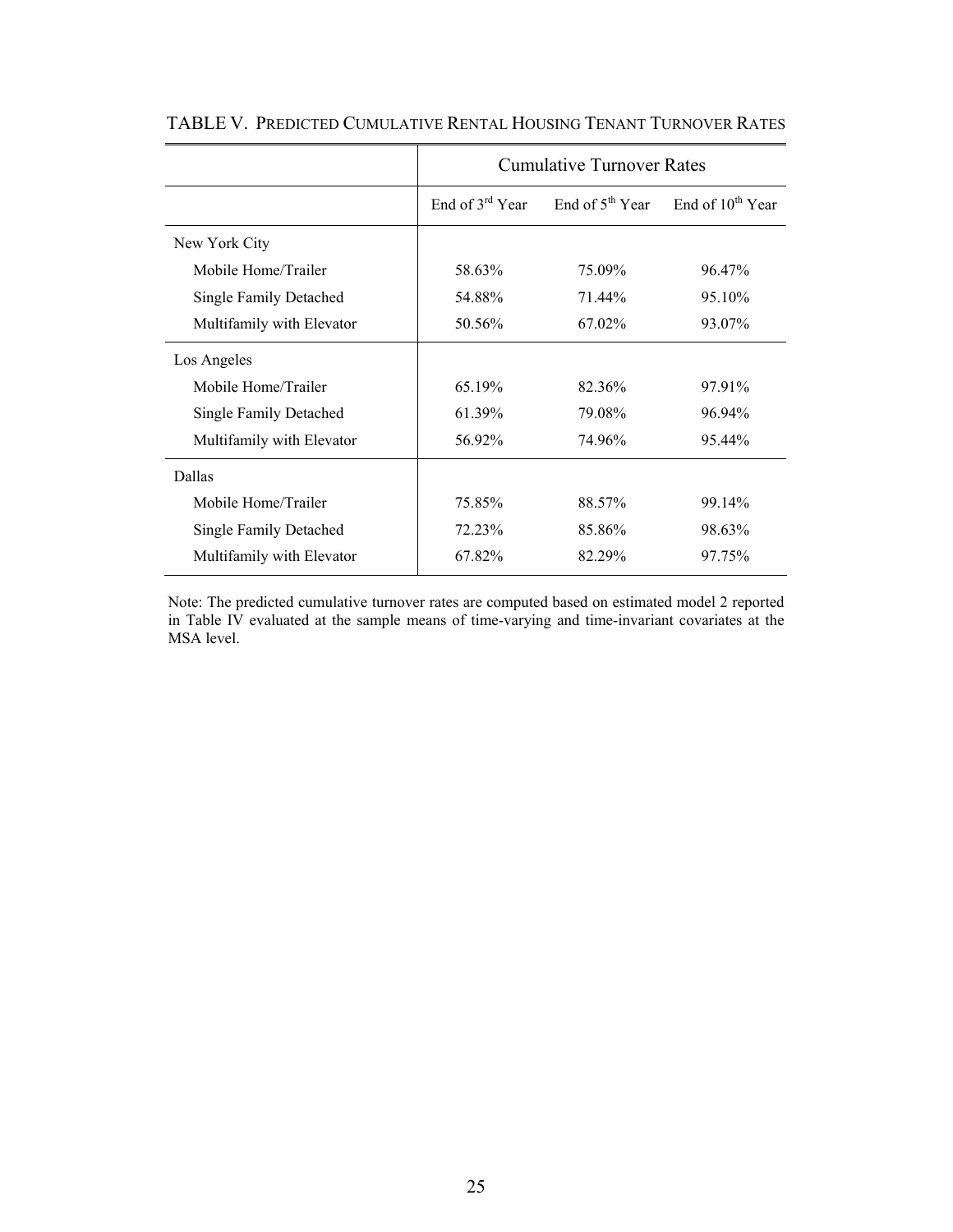# TABLE VI. IMPACTS OF CHANGES IN HOUSING POLICY OR REGIONAL ECONOMY ON PREDICTED CUMULATIVE RENTAL HOUSING TENANT TURNOVER RATES (NEW YORK CITY)

|                                                  | Change in Cumulative Turnover Rates |          |                                                                 |
|--------------------------------------------------|-------------------------------------|----------|-----------------------------------------------------------------|
|                                                  |                                     |          | End of $3^{rd}$ Year End of $5^{th}$ Year End of $10^{th}$ Year |
| No Rent Control                                  |                                     |          |                                                                 |
| Mobile Home/Trailer                              | 0.99%                               | $1.02\%$ | $1.04\%$                                                        |
| <b>Single Family Detached</b>                    | 0.97%                               | 1.02%    | 1.05%                                                           |
| Multifamily with Elevator                        | 0.94%                               | 1.00%    | 1.05%                                                           |
| Central City % Reduced to National Average Level |                                     |          |                                                                 |
| Mobile Home/Trailer                              | 11.75%                              | 11.55%   | 11.19%                                                          |
| <b>Single Family Detached</b>                    | 11.74%                              | 11.72%   | 11.51%                                                          |
| Multifamily with Elevator                        | 11.57%                              | 11.74%   | 11.71%                                                          |
| Poverty % Reduced to National Average Level      |                                     |          |                                                                 |
| Mobile Home/Trailer                              | $-3.75%$                            | $-3.76%$ | $-3.71%$                                                        |
| Single Family Detached                           | $-3.67\%$                           | $-3.73%$ | $-3.72%$                                                        |
| Multifamily with Elevator                        | $-3.55\%$                           | $-3.65%$ | $-3.68%$                                                        |
| Unemployment Rate Adjusted to National Level     |                                     |          |                                                                 |
| Mobile Home/Trailer                              | $-0.06\%$                           | 0.41%    | 0.83%                                                           |
| <b>Single Family Detached</b>                    | $-0.06%$                            | 0.40%    | 0.83%                                                           |
| Multifamily with Elevator                        | $-0.06%$                            | 0.40%    | 0.83%                                                           |
| 7+ Stories % Reduced to National Average Level   |                                     |          |                                                                 |
| Mobile Home/Trailer                              | 12.50%                              | 12.27%   | 11.86%                                                          |
| Single Family Detached                           | 12.50%                              | 12.46%   | 12.22%                                                          |
| Multifamily with Elevator                        | 12.34%                              | 12.50%   | 12.45%                                                          |

Note: Difference in predicted cumulative turnover rates are computed based on estimated model 2 reported in Table IV evaluated at the sample means of time-varying and time-invariant covariates for New York City, excepted for the control variable specified in each panel that was replaced by national average level or otherwise specified level.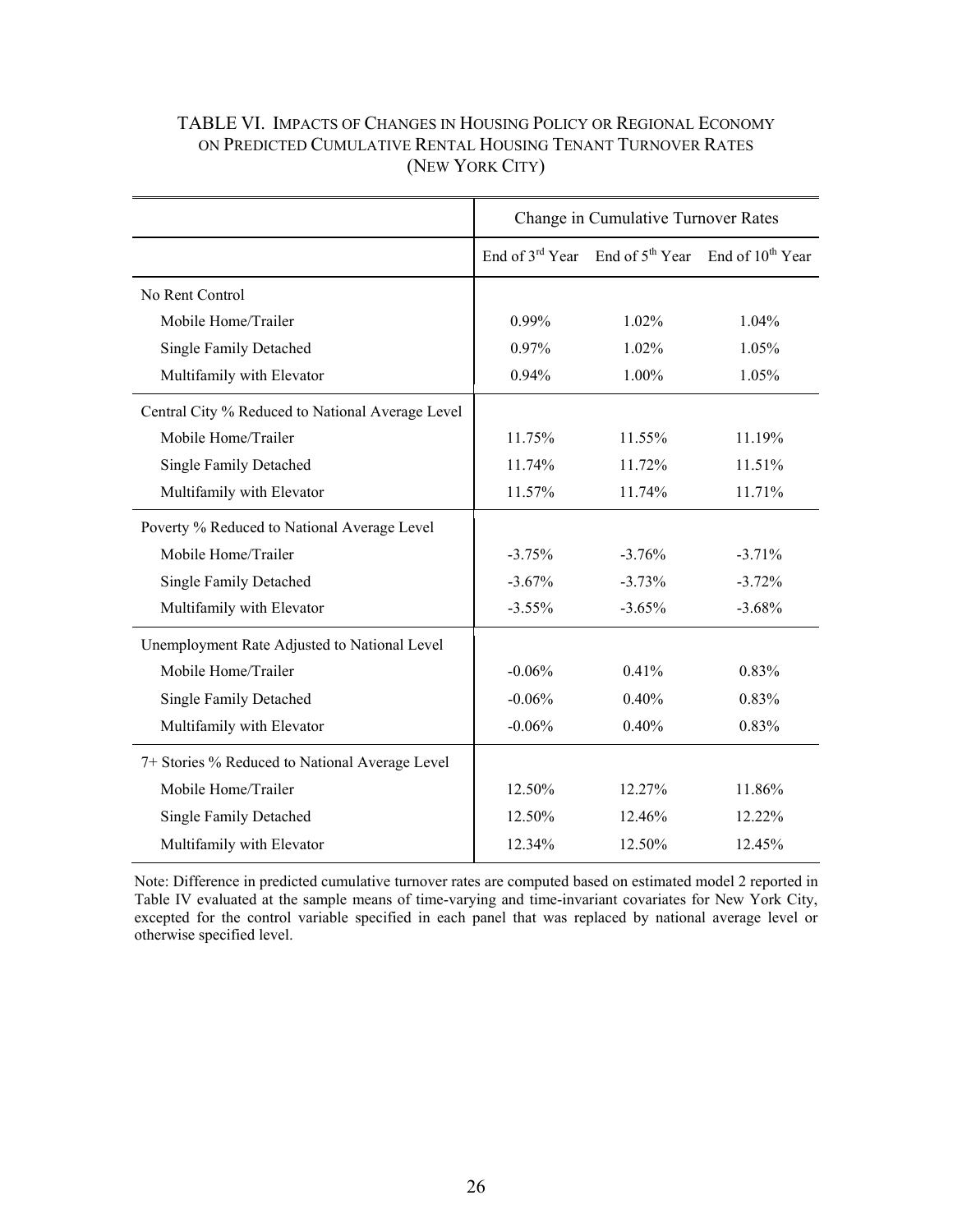

EXHIBIT I. DISTRIBUTION OF RENTAL HOUSING OCCUPANCY DURATION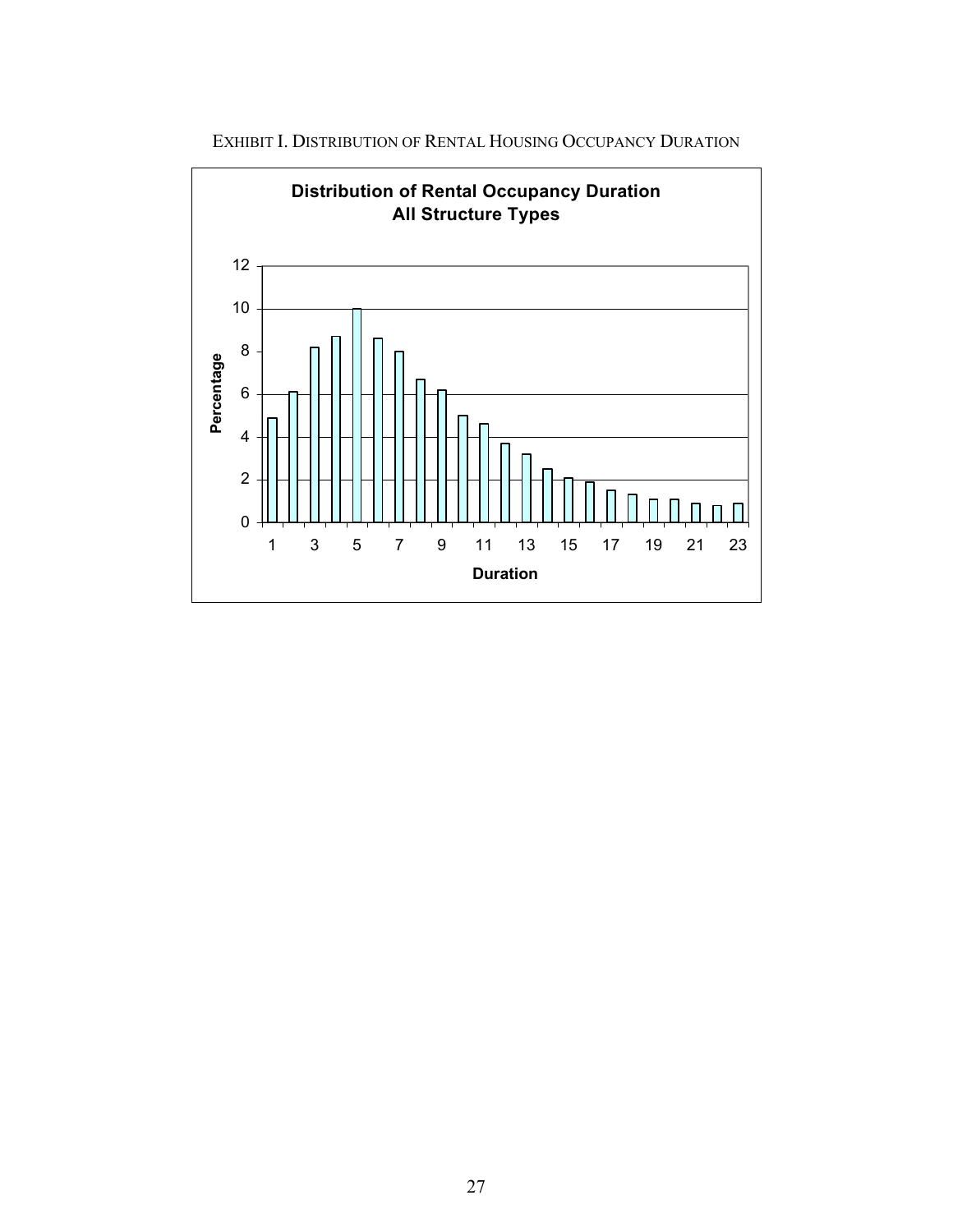

EXHIBIT II. DISTRIBUTION OF RENTAL HOUSING OCCUPANCY DURATION BY BUILDING STRUCTURE TYPES